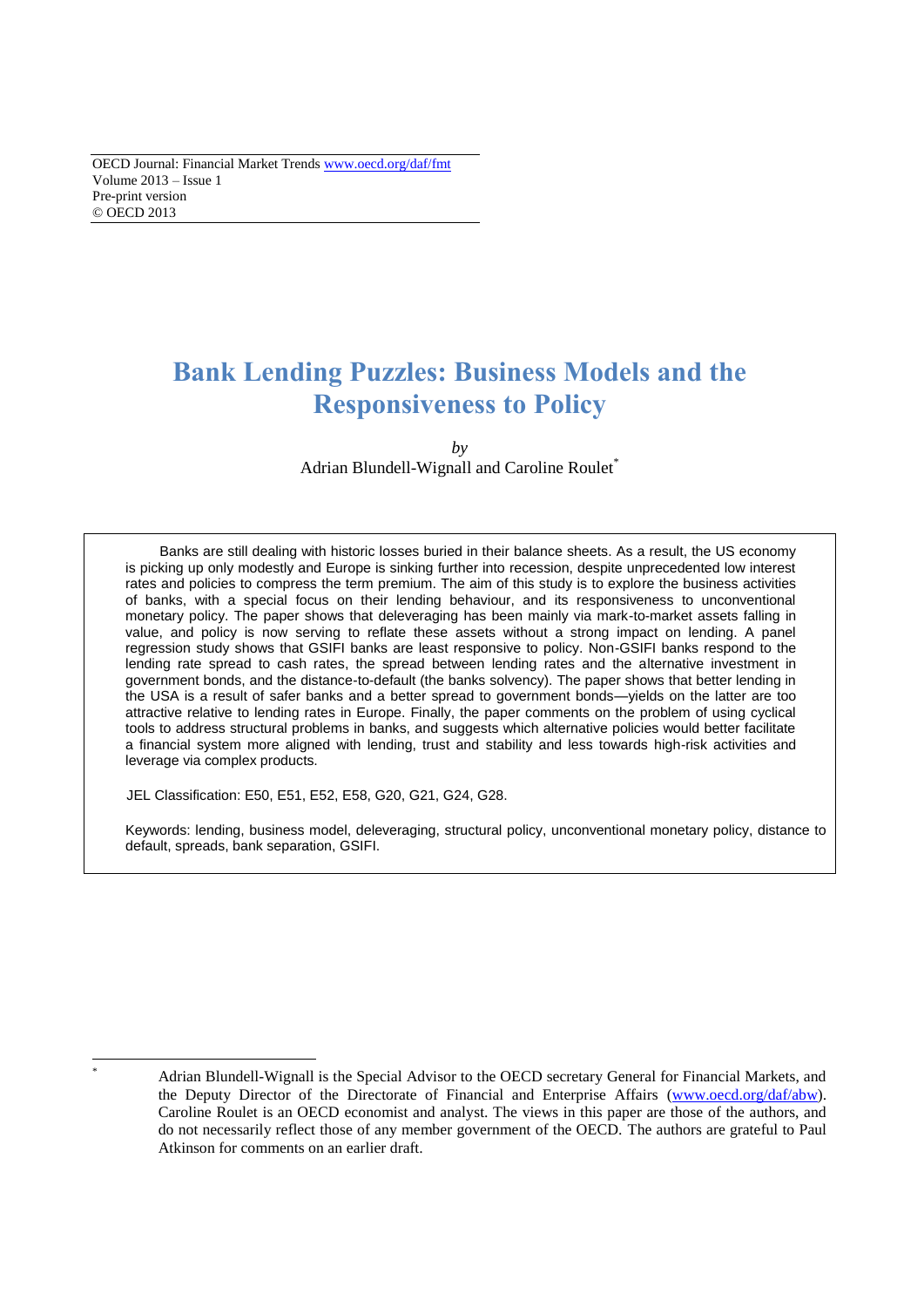## **I. Introduction**

The crisis was characterised by sharp increases in the leverage of financial firms. This was accomplished mainly via the increased holdings and values of securities and derivatives, particularly in jurisdictions where investment banking activities are important, and less so by loans to households and companies<sup>1</sup>. Dealing with the losses on securities and structured products is the reason why the financial system remains impaired, recession or very slow growth persists and lending by banks (large or small) is failing to support the recovery. The root causes of this problem from the late 1990's were the changing business models of banks, the under-pricing of risk and badly misaligned regulatory incentives. However, while there have been slow-track and modest attempts to reform the regulatory process, the main approach to avoiding total collapse of the financial system has been the direct support for banks, and monetary policies that are so unconventional that there is simply no adequate historic benchmarks against which to judge them. This approach risks pumping up leverage again via securities and derivatives values, leaving the structure of the financial system not significantly different from that which created all the problems in the first place. This paper explores this dilemma and offers an explanation of bank behaviour and the tradeoffs between monetary policy and better structural and regulatory policies.

The US Federal Reserve, the ECB, and the Bank of England have conducted a policy of low interest rates and/or the unconventional policies of buying out along the yield curve to reduce the term premium in sovereign bonds. Most recently, announcements from the Bank of Japan suggest that they too will follow suit, and this has seen a sharp fall in the yen. A weakening yen, and a rising risk appetite for yield in emerging markets, also risks seeing quantitative easing spread beyond OECD economies to Asia. These policies are expressly designed to increase risk taking: to move banks away from cash and sovereign bonds in favour of lending to businesses; and to increase the relative attractiveness of corporate debt and equities. Risk taking by portfolio investors has indeed increased or, rather, they have been forced out of low-yield low-risk assets in the search for higher yields in equities and corporate bond markets. This has led to an extraordinary rally in higher yielding corporate bonds, and the equity market too has rallied strongly. But so far unprecedented low rates, quantitative easing and increased portfolio risk taking have not translated into a recovery even four years after the worst point in the crisis. The US economy is picking up only moderately, and unemployment remains stuck at high levels. In Europe, where banks play a more important role in funding companies, the recession seems to have gathered pace in early 2013, and banks continue to cut lending.

This unprecedented situation can only be due to the fact that the banking system still has not dealt with its historic losses, despite all the support being given to it, and that trust and confidence in the financial system has not been restored.

The aim of this study is to explore the influences on the business activities of banks, with a particular focus on lending behaviour, and to comment on policy alternatives that might better align monetary and structural policies to facilitate a financial system balanced more towards lending and less towards high-risk securities and derivatives activities—a financial system less vulnerable to sudden losses and which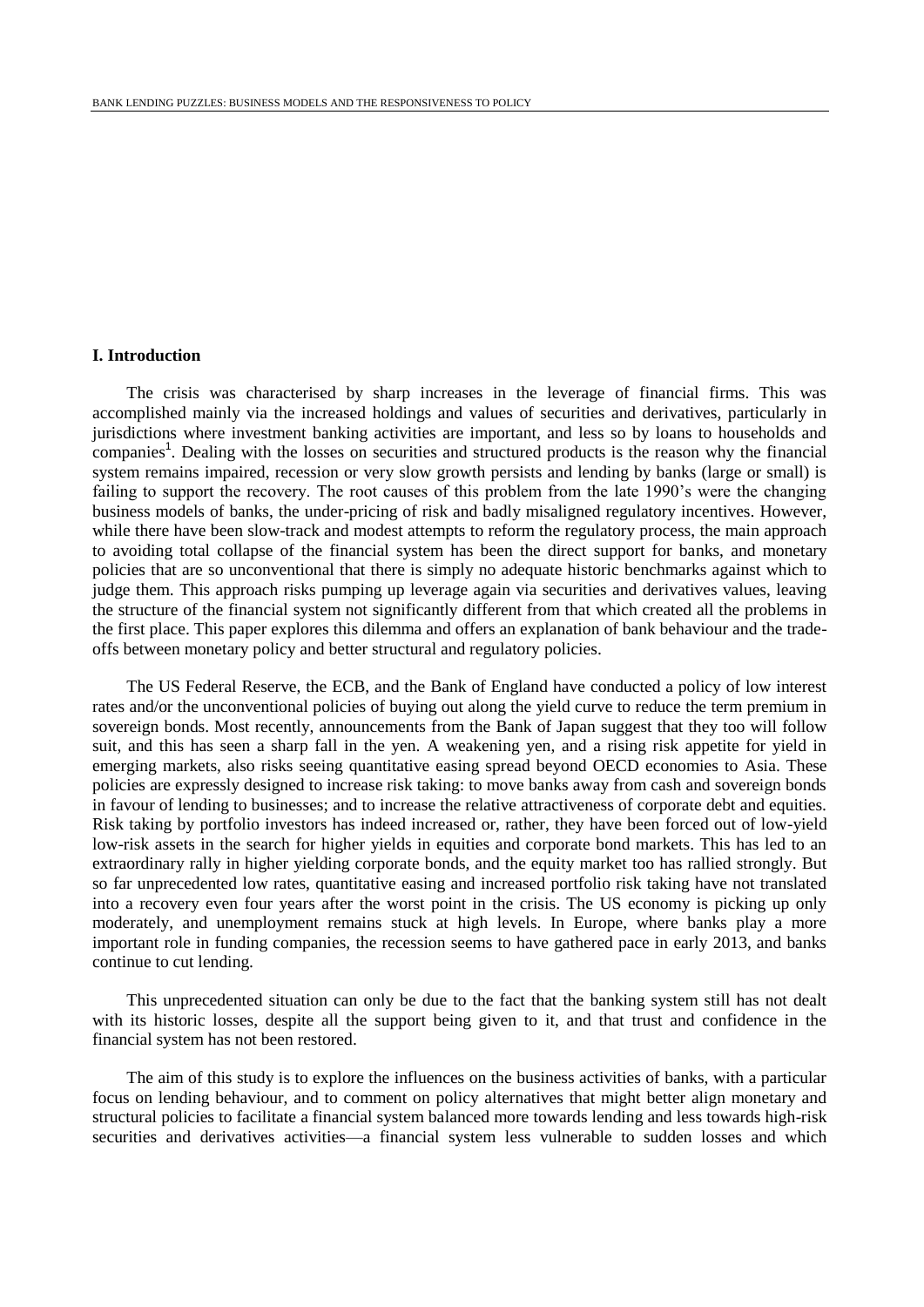engenders more trust. One puzzle analysed, that bears on this issue and from which some policy insights can be gained, is why lending remains so weak in Europe compared to the United States.

Section II examines bank leverage and misaligned regulatory incentives that undermined capital requirements. Deleveraging now appears to be getting back to 1990's levels, and banks report strong compliant capital positions, but lending still has not returned to normal. Section III then examines the very different balance sheet developments between loans, derivatives and other assets (securities) in Europe, the UK and the USA. Loans of the banks considered in the study are falling in Europe and improving in the USA. Deleveraging has mainly been via the falling fair value of securities, particularly in Europe. The risk is that the current stance of monetary policy will simply reflate these asset values and increase leverage without improving the share of lending in banks portfolios to support the economy. This would leave the shape of the financial system not very different to what it was prior to the crisis. Panel regression techniques and a large amount of individual bank data are used in section IV to provide some evidence on bank portfolio behaviour in a model dependent on relative lending rate spreads to cash rates and to sovereign bonds, macro demand-side features in the asset price cycle, a variable capturing business model characteristics, loan loss provisioning and financial fragility captured by the distance to default (DTD) variable. Section V uses the results of the panel regressions alongside some of the key developments in policy-related variables to explain some of the puzzles in bank lending behaviour: between GSIFI banks and traditional banks, and between the weak-lending European banks versus those in the USA. Much of this latter difference is attributed to unconventional monetary policy in the USA. Finally, some concluding remarks are made in section VI, focusing on the likely causes of the failure of policy to translate into better economic performance, and what areas policy makers might look at to improve this situation. Macro policy, unconventional monetary policy, regulations, supervision and policies to separate banks according to their business model characteristics are considered.

#### **II. Leverage and Bank Gaming of the Regulatory Rules**

Figure 1 shows the asset-weighted simple leverage ratio of 69 global banks<sup>2</sup> from 1997 to 2012. The chart also shows the DTD of these 69 banks weighted by their share of assets. The DTD is the market value of assets (derived from the Black-Scholes formula) versus the book value of debt, measured in standard deviations from the default point of zero.<sup>3</sup> High numbers of the DTD are associated with a profitable well-capitalised banking system.

For the population of 69 banks, leverage rose from around 18-times in the late 1990's to a peak of 24 times bank capital on the eve of the crisis. The bottom panel of Figure 1 breaks out the leverage and the DTD calculations between the GSIFI banks, and the more traditional banks. The growth of product innovation and the reduced control over leverage posed by official regulations saw the weighted GSIFI banks leverage rise from around 21-times capital prior to the removal of Glass-Steagall to 34-times on the eve of the crisis. The other large banks also raised leverage through the 2000's, though not to the same extent as the GSIFI's. The amplitude of the DTD calculations before the crisis is much greater for the GSIFI banks than for the more traditional banks—profitability and share prices rose more sharply—but after the crisis the DTD's are highly correlated in the downward direction.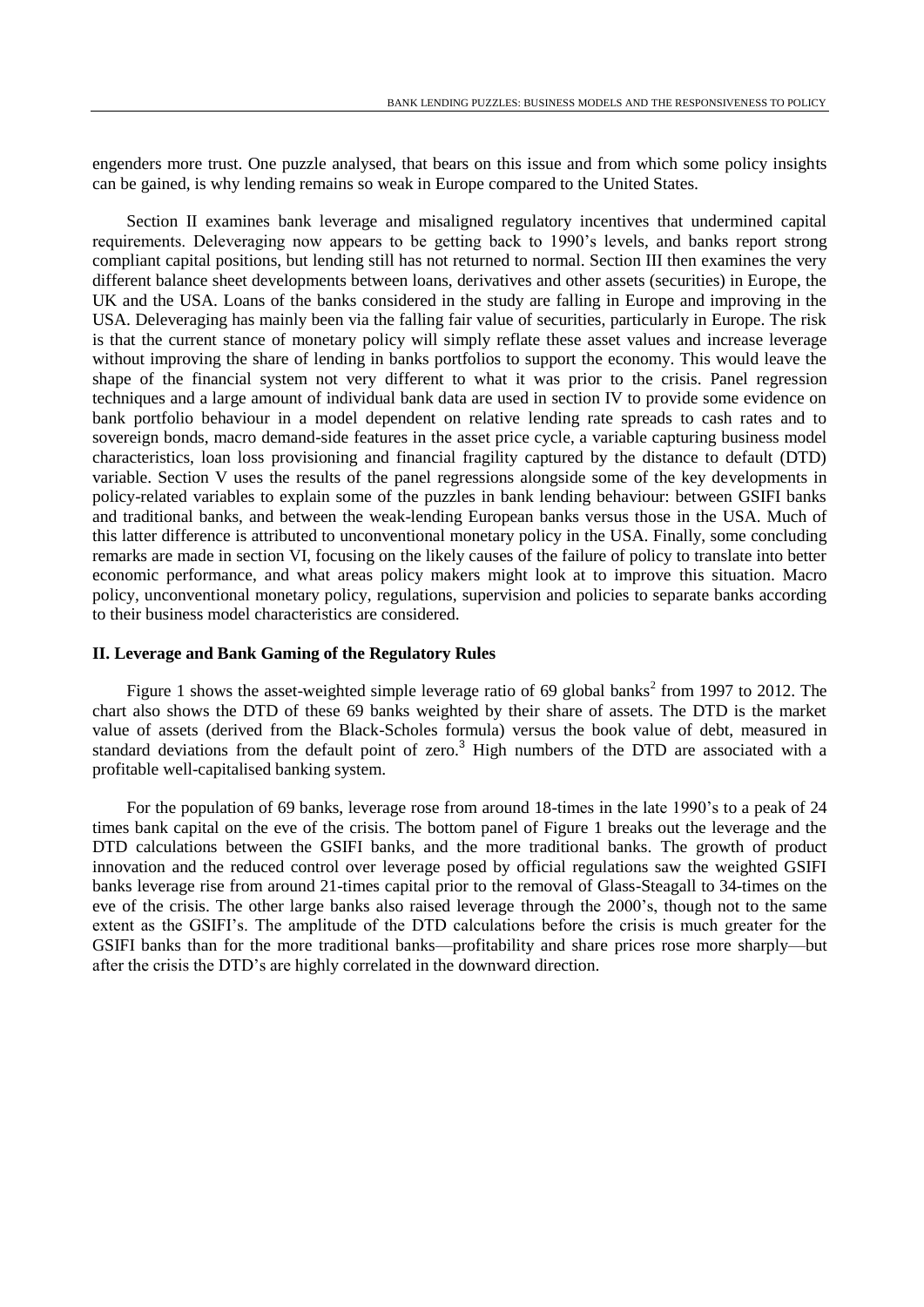

**Figure 1: Global Bank Distance-to-Default, and Leverage**

For the large GSIFI banks, innovations through capital markets securitisation of loans and the huge demand for structured products to arbitrage the tax system made possible large hitherto unexploited profit opportunities. More traditional banks, to the extent that they securitised assets and moved them off their balance sheets, did not see leverage rise as much compared to the GSIFI banks where derivatives and securities products and warehousing came to play a much larger role. The main policymaker thinking at this time favoured deregulation for better efficiency and growth, while banks took advantage of this to minimise capital costs and raise their ROE's. As the Basel Tier 1 ratio applies to risk-weighted assets (RWA), banks operate to reduce the ratio of RWA to total assets (TA) via a variety of sources, enabling leverage to rise even as regulations tried to ensure banks had stronger capital buffers:

 Banks argued successfully for the repeal of US separation policies that limited their international business models. Just when European universal banks might have benefitted from the separation of traditional and investment banking, the regulatory and business model trends were in exactly the opposite direction. The main drivers of bank lobbying in this regard were the profitability of leverage, high OTC derivative spreads, and the business model need to have sufficient diversity of market views and scale amongst derivative counterparties.<sup>4</sup>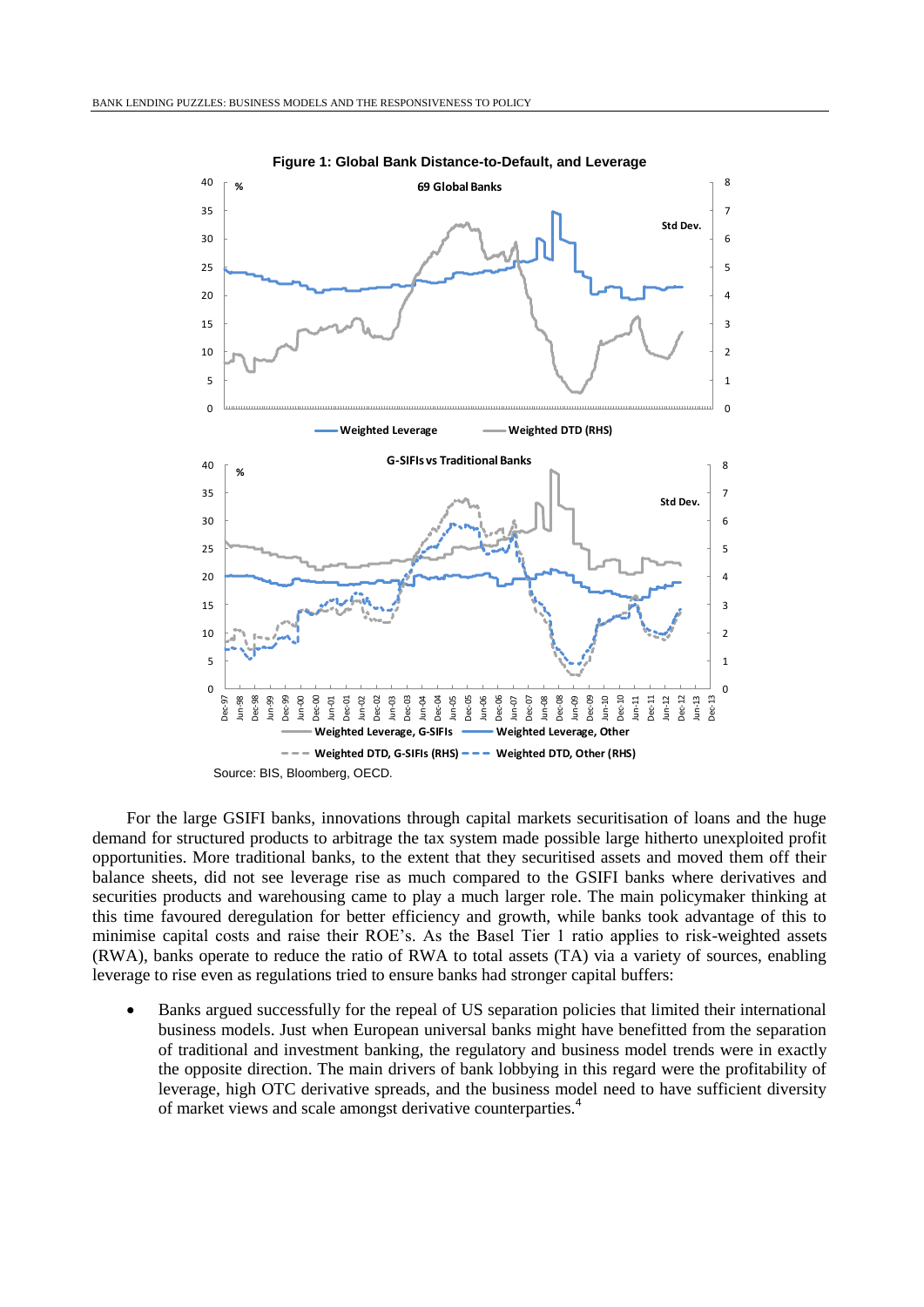- Banks consistently supported regulations under the Basel II "consensus" approach to regulation because it permitted them to keep capital requirements at low levels. The announcement of Basel II in July 2004 (to have been implemented by 2008), and the SEC's removal of leverage controls on investment banks, actually encouraged the rapid growth in leverage and the profitability of banks.<sup>5</sup>
- Banks carried out risk-weight optimisation to reduce capital costs by: biasing portfolio choices to assets carrying less capital requirements; valuing assets and their relative riskiness with their own models—no two banks having the same model system—and manipulating the outcomes;<sup>6</sup> transforming the riskiness of assets and shifting their ownership with derivatives; and securitisation and the creation of special purpose vehicles (SPV's) to move products off their balance sheets.
- The Basel rules also permitted banks to use broad concepts of capital to satisfy the numerator of the Tier 1 ratio (including subordinated debt, hybrids, etc), instead of (costly) pure equity, with each jurisdiction seemingly allowing different rules that were best suited to the profitability of their own banks.
- Confidence to operate at high levels of leverage was also fostered by the too-big-to-fail (TBTF) phenomenon. Large global banks were prime beneficiaries of official funding mobilized by the IMF for the Latin America and Asia crises during the 1980s and '90s—essentially bailing them out, which was to help banks and investors correctly anticipate the bailouts in the recent crisis. Similarly, the presence of the lender-of-last resort function for 'banks' gives creditors confidence that they are unlikely to lose any money<sup>7</sup>. Both phenomena enhance confidence to trade in highrisk activities, including derivatives, facilitating the under-pricing of the risks and raising the volume of business compared to what it would otherwise be.
- Traditional banks were able to use most of the same techniques, if they were large enough to have model-based risk weighting. But even smaller banks were able to deal in assets that carried lower risk weights, and most importantly with other financial firms that carried low 20% risk weights. This raised interdependence (and hence risk) while simultaneously avoiding capital charges that applied to traditional loans and other securities. These banks were also able to securitise loans, insure them, obtain unrealistic credit ratings and keep them on balance their balance sheet but with lower risk weights.
- Finally, the entire Basel risk weighting framework and the proposed liquidity rules works to discriminate against non-bank enterprises—which typically carry higher risk weights and which are certainly not liquid.

Figure 2 shows the ratios of RWA/TA for 27 GSIFI banks (i.e. 21 GSIFI banks defined by the FSB and 6 former GSIFI banks that failed in the crisis<sup>8</sup>), and 564 non-GSIFI banks from 2002 to the end of 2012. The systematic gaming of the Basel system noted in earlier publications is evident in the downward trends. The traditional banks asset-weighted average ratio fell from 68% in 2002 to 47% in 2012. The GSIFI banks were able to reduce the average ratio from 48% in 2002 to 36% in 2012, with some individual large banks managing to reduce it below 20%.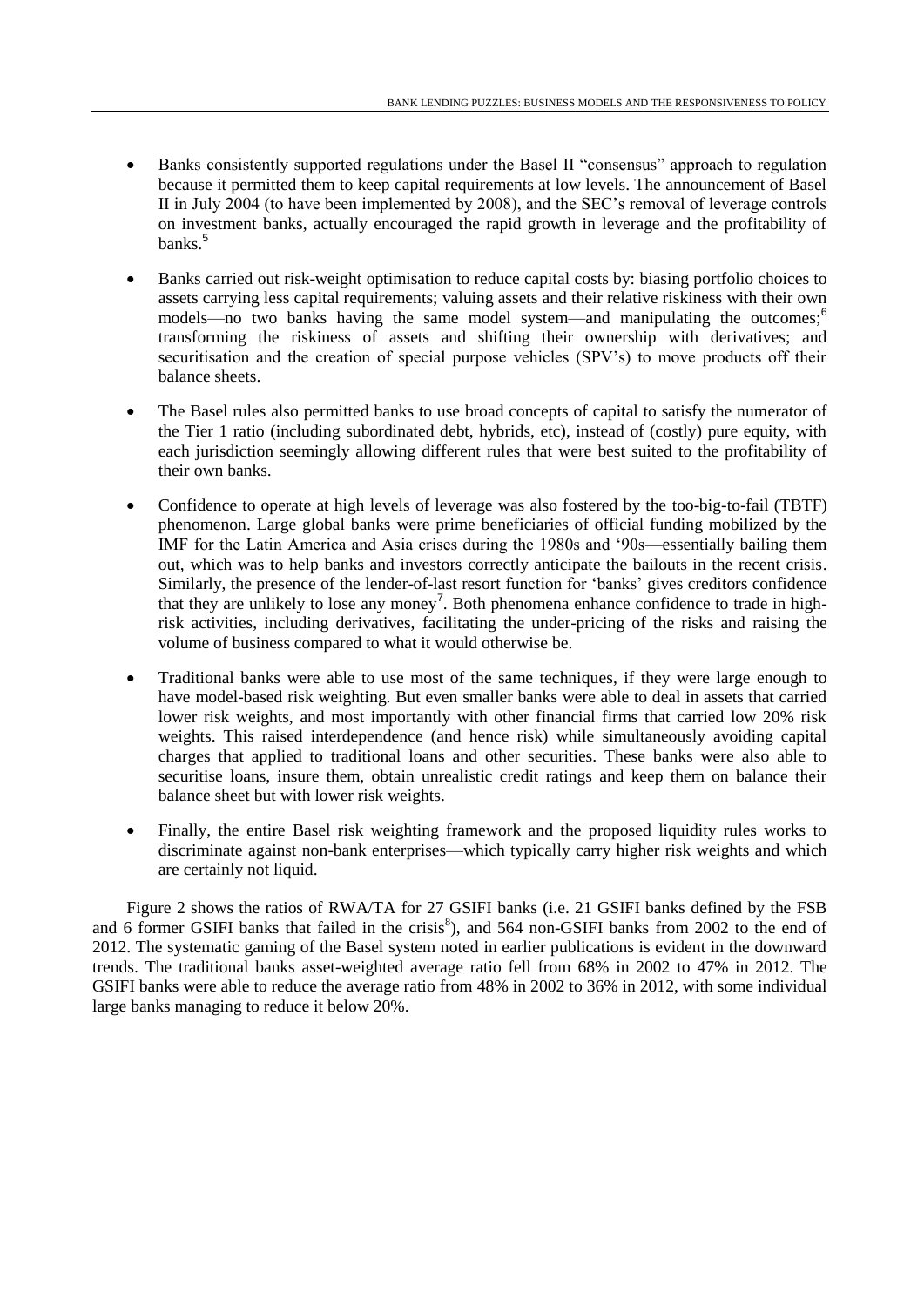

**Figure 2: Ratio of RWA/TA for GSIFI & More Traditional Banks**

#### **III. Balance Sheet Trends: USA versus Europe and the UK**

Figure 3 shows the balance sheet composition of 593 global banks in the USA (485) and Europe and the UK (108)—where US banks' balance sheets are converted to a comparable IFRS basis. In 2005, total assets of these 593 banks stood at \$42.6tn, of which the GMV of derivatives was \$8.8tn, loans \$15.9tn and other assets (essentially securities and cash) were \$17.9tn. On the eve of the crisis, at the end of 2007, just 2 years later, total assets had grown to \$60tn, a 40% rise, dominated by other assets and derivatives, which grew by 50% and 36%, respectively. In 2007, loans were \$21.1tn, 35% of the business of those banks.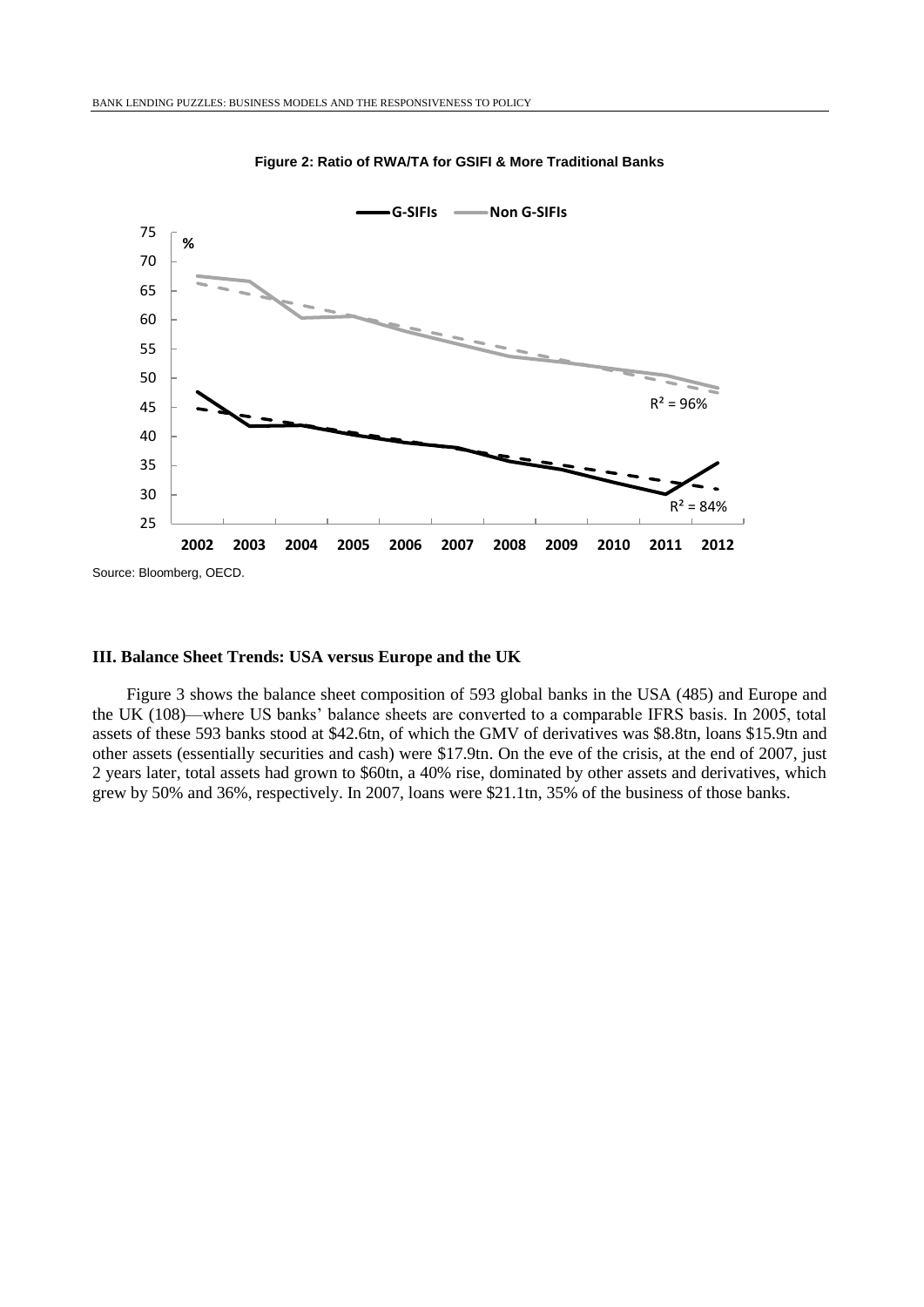

**Figure 3: Balance Sheet Composition 593 Banks in USA, Europe and the UK**

Source: Bank balance sheets, Bloomberg, OECD. The numbers represent the sum of large numbers of banks' business activities in derivatives (GMV) (on an IFRS basis for the USA), lending, and all other (securities etc.).

- $\bullet$  At the worst point in the crisis, between the 4<sup>th</sup> quarter of 2008 and the first quarter of 2009, the value of the GMV of derivatives exploded upwards with volatility in prices to \$19.8tn (from \$12tn in 2007Q4), occasioning margin and collateral calls.
- The trend in derivatives (mainly the GSIFI banks) remains upwards, aside from the volatility spike, despite their damaging role in the crisis and the problems caused during 2008. This means that the next major bout of volatility—for example related to a sell-off in corporate and other high yield debt—will almost certainly cause some banks to have new margin call problems for which cash collateral will be required.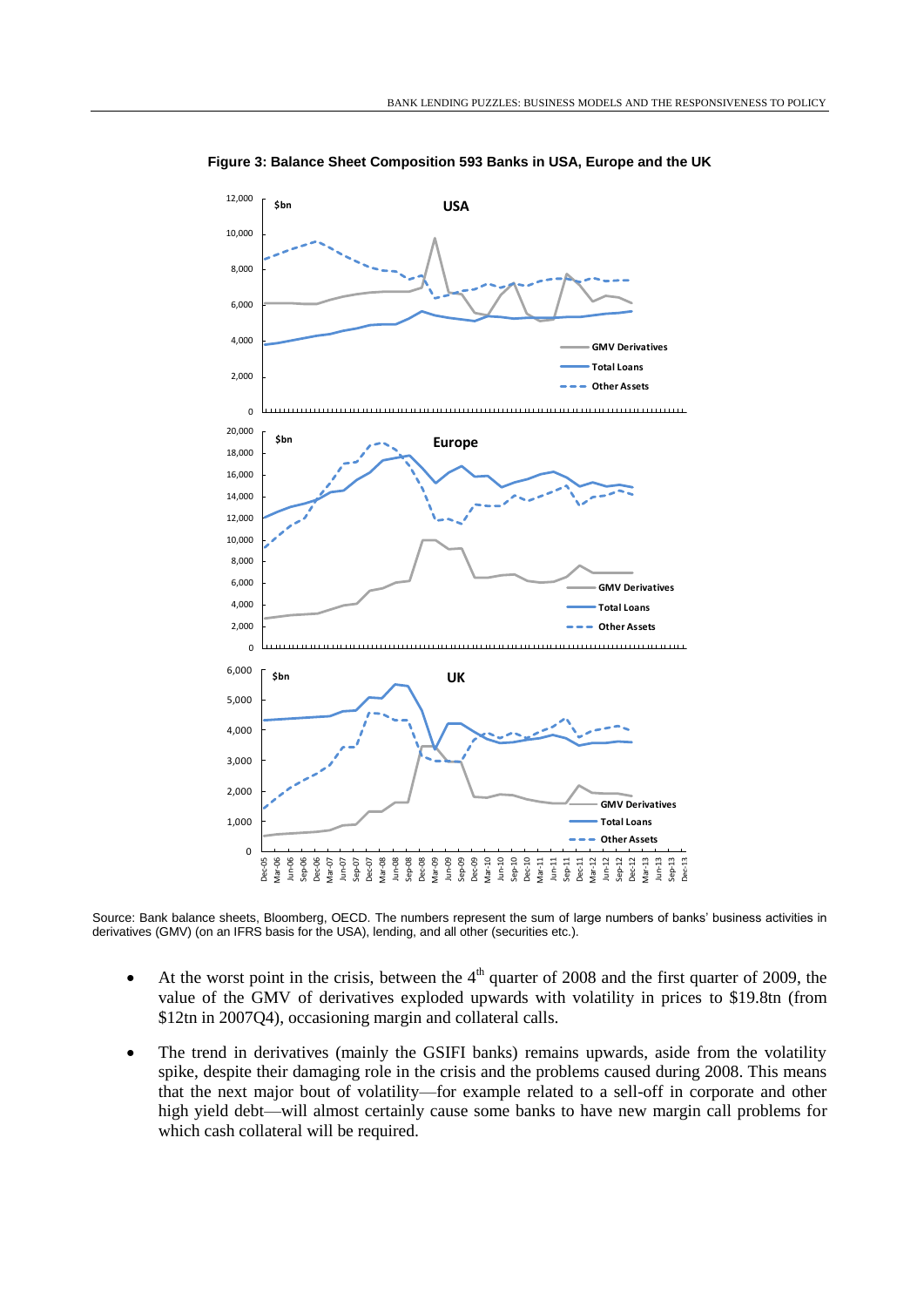- 'Other assets', comprising securities and structured products, collapsed and mostly in Europe (- \$4.4tn, from \$26.8tn to \$18.2tn, between 2007Q4 and the end of 2012). This has been the major avenue of deleveraging. Banks should bring such losses through to their income statements, if they are not ultimately recoverable. It is highly likely that some considerable portion of these assets are impaired and are still being worked through, particularly in Europe, crippling the ability of affected banks to lend.
- Loans are relatively lower in the USA, vis-a-vis other assets, because corporate bond markets play a bigger role for financing companies and because Fannie Mae and Freddy Mac are government-supported institutions that play such a huge role in the mortgage market. Loans overall have fallen in absolute terms from 2007Q4 to the end of 2012 (from \$21.1tn to \$20.6tn). Most of this decline in loans is concentrated in Europe (-\$1.3tn) and the UK (-\$1.5tn). Loans rose in the USA.

What is worrying about these trends is that the fall in leverage has mostly been via the value of securities, which may be easily 'pumped up' again if monetary policy succeeds in reflating asset prices. This is already beginning to happen in the USA, where other assets are on an upward trend rising more quickly than for loans. This would leave the financial system much like it was before the crisis. The aim of policy should be to have leverage build up not through the securities businesses of investment banks, but instead via loans that support real economic activity and employment. The rest of this paper focuses on the determinants of the share of bank loans in their asset portfolios.

## **IV. Determinants of Bank Loans**

To investigate the determinants of banks' supply of credit to the non-bank sector, a fairly standard model incorporating supply and demand features is postulated, following previous literature, but is augmented by a solvency measure based on a DTD measure.<sup>9</sup> The dependent variable is the share of total loans in banks total assets portfolio (LO\_TA).

## *The explanatory variables are:*

- (1) Relative returns: the bank lending rate to non-banks compared to the return on loans to other banks (interbank rate), and loans to government:
	- The lending rate to cash rate spread in the country location of the bank (BLR\_CB) is the difference of average bank prime lending rate and central bank three months repo rate. The LO TA is expected to have a positive relationship with the loan variable.
	- The lending rate to ten-year government bond yield spread in the country location of the bank (BLR\_GBY) is the difference between average bank prime lending rate and the ten-year government bond yield. The LO\_TA is expected to have a positive relationship with this variable.
- (2) The pressure banks might face in terms of potential write-downs of existing loans, through loan-loss provisions and overall inadequate capital that might lead to insolvency in the event of continued financial stress:
	- Loan-loss provisions related to the credit quality of loans (LLP\_TA) is the ratio of loss provisions to total assets in the previous period. The LO\_TA is expected to have a negative relationship with this variable.
	- Bank financial distress is measured by the distance-to-default (DTD). It is the number of standard deviations away from the default point based on a sophisticated measure described in Appendix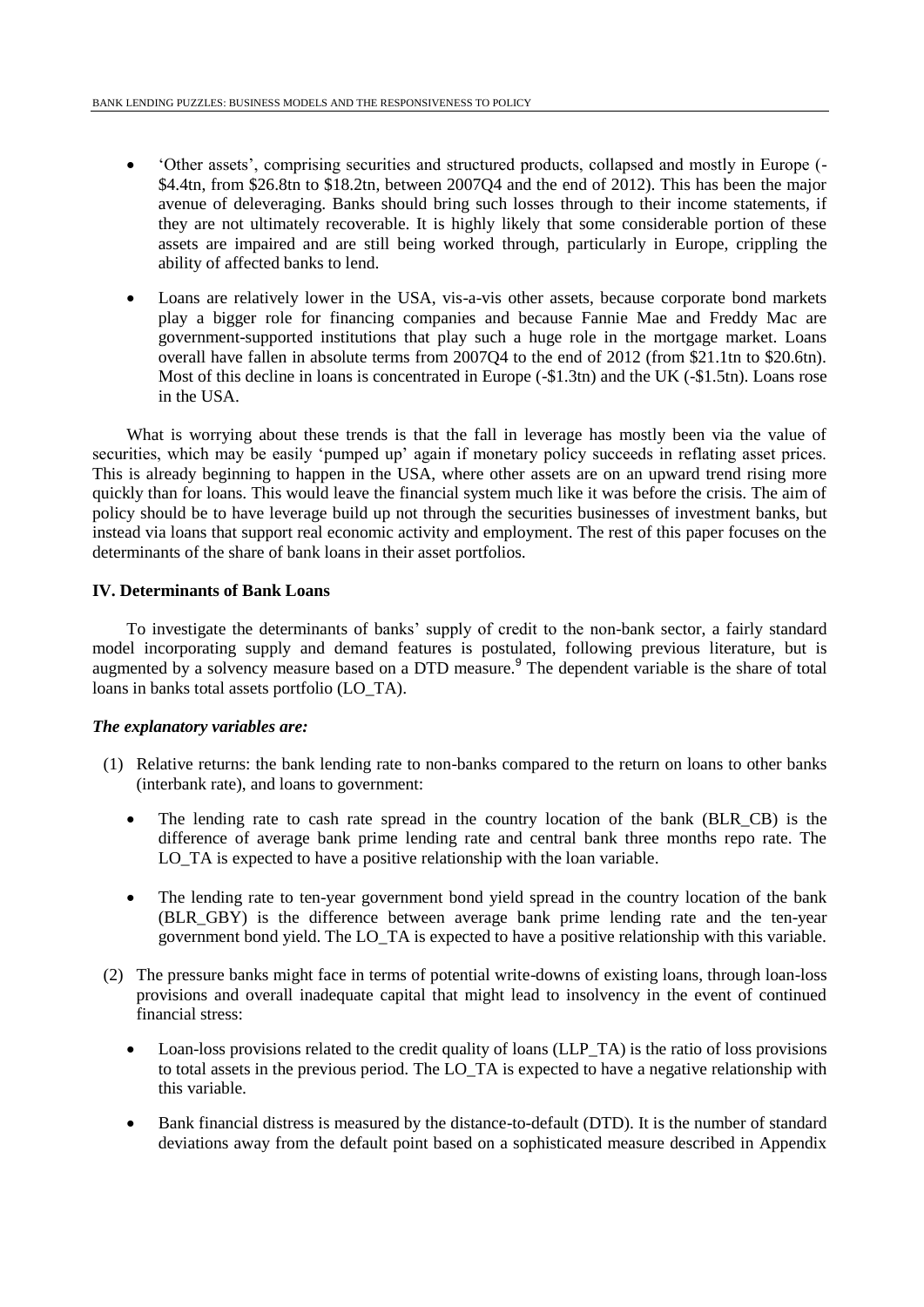1. To derive the measure, it is assumed that a bank defaults when the market value of assets equals (or is lower than) than the book value of debt. This measure uses the Black-Scholes model for capitalising equity to calculate the former. A bank defaults (or is bankrupt) when the distanceto-default equals 0 (or is negative). The LO\_TA is expected to have a positive relationship with this variable.

- (3) Banks have quite different business models: at one extreme traditional banks focus on intermediating between stable depositors and borrowers, and at the other large GSIFI banks focus on securities businesses and derivatives. All banks tend to do some of each and there is a continuum of models in between the extremes. But the closer one moves towards the large GSIFI model, small business and household lending is more limited, and banks instead focus on syndicated lending and large corporate clients, which are less likely to be driven by the above relative price factors. Banks that are more focused on lending will tend to have a higher RWA\_TA ratio, will be better capitalised and their amortised cost accounting products are less vulnerable to risks of volatility of prices in capital markets.
	- Bank business model (continuum) proxy (RWA\_TA) measures the risk-weighted assets of each bank versus its total assets (see Figure 2). The LO\_TA is expected to have a positive relationship with this variable.
- (4) Changes in real estate prices in the country location of the bank are included to capture both macroeconomic demand and supply-side conditions. Rising prices are associated with better employment and lower interest rate, and lead to speculative demand patterns as well as helping loan to value ratios from the collateral side.
	- Macro demand side proxy (HP\_CHG) is the annual per cent change in the house price index of the country location of the banks. The LO\_TA is expected to have a positive relationship with this variable.

## *The model:*

A panel regression approach is used to explain the differences in supply of loans as a share of the banks' asset portfolio. This econometric analysis is run on a sample of 468 US and European publicly traded commercial banks and broker dealers over the period 2005-2011. Only listed banks are included in the sample because market data are required for the model. These banks encompass all of the main counterparties for capital markets products (particularly bonds and derivatives). The sample also encompasses the 21 G-SIFI banks which are listed in the USA and in Europe, as defined by the Financial Stability Authority in November 2011. In addition, banks that failed in the crisis that started in 2007, but which can be considered as G-SIFIs, such as HBOS, Merrill Lynch, Lehman Brothers, Washington Mutual, Wachovia and Bear Stearns are included. The sample consists of 27 G-SIFIs, 89 European banks and 352 US banks.

Annual consolidated financial statements were extracted mainly from Bloomberg. Some other data were extracted from Datastream to compute our macroeconomic indicators. Table 1 presents the distribution of banks by country to illustrate the representativeness of the sample. This table shows: the asset share of banks included in the sample versus those for the whole banking system; the asset share of GSIFI banks; the loan share for GSIFI banks; and the loan share of more traditional banks. With one or two exceptions, the loan share of GSIFI banks is much lower than for other banks. Over the 2005–2011 period, the sample of banks covers, on average, 69.3% of the total assets of U.S. commercial banks as reported by the Federal Deposit Insurance Corporation (FDIC) and 53.1% of the assets of European commercial banks, as reported by the European Central Bank (ECB).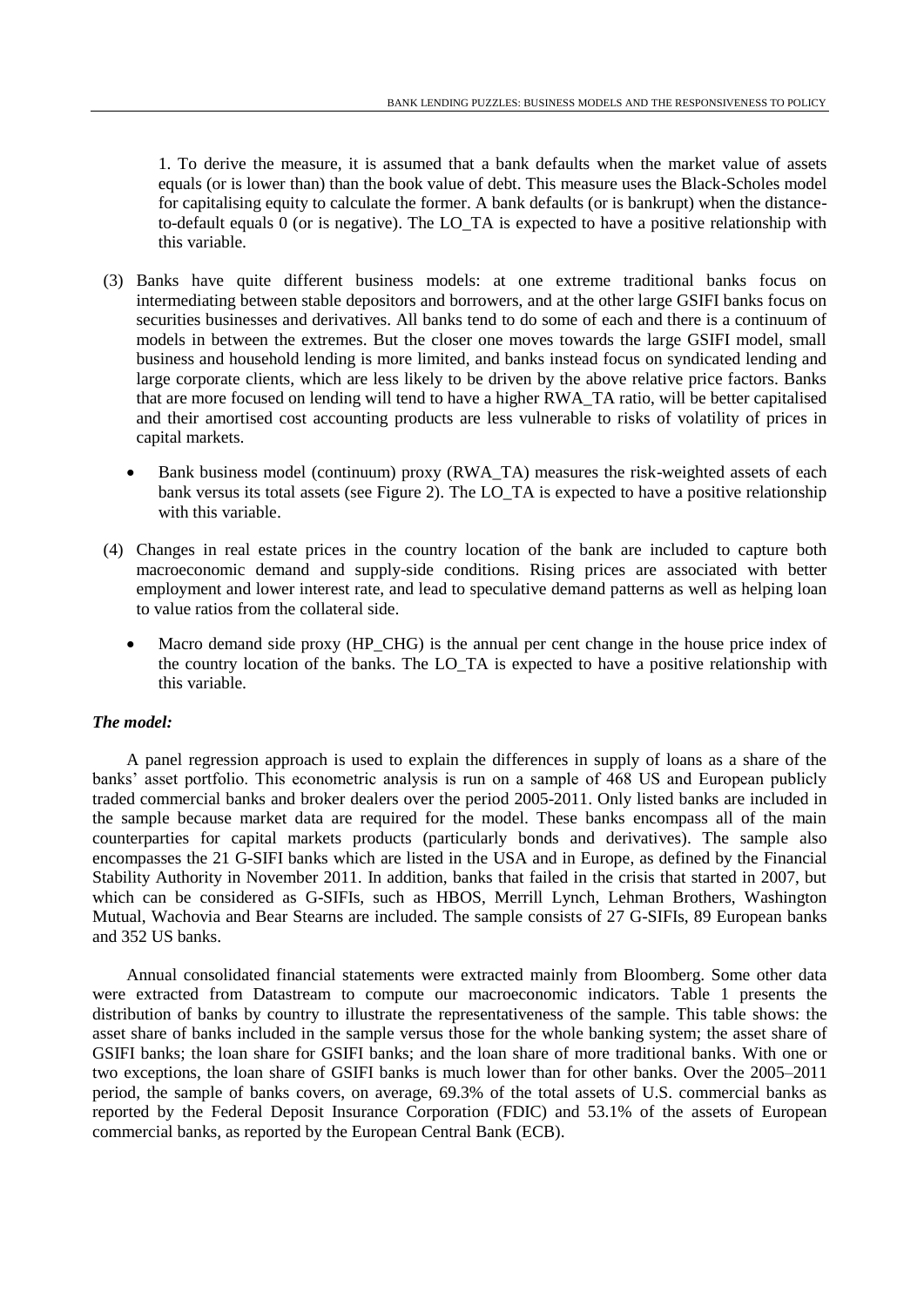| <b>COUNTRY</b>        | <b>Banks included</b><br>in the sample | Of which G-SIFI<br>banks | Total assets of<br>banks in final<br>sample / total<br>assets of the<br>banking system<br>$(\%)$ | Total assets of G-<br>SIFI banks in<br>final sample /<br>total assets of the<br>banking system<br>$(\%)$ | loans / total<br>G SIFI banks'<br>asset portfolio | Average share of Average share of<br>loans / total<br>traditional banks'<br>asset portfolio |
|-----------------------|----------------------------------------|--------------------------|--------------------------------------------------------------------------------------------------|----------------------------------------------------------------------------------------------------------|---------------------------------------------------|---------------------------------------------------------------------------------------------|
| <b>United States</b>  | 365                                    | 13                       | 69.3                                                                                             | 56.0                                                                                                     | 25.2                                              | 59.8                                                                                        |
| <b>Europe</b>         | 103                                    | 15                       | 53.1                                                                                             | 23.9                                                                                                     | 42.8                                              | 58.4                                                                                        |
| Austria               | 5                                      | $\bf{0}$                 | 36.9                                                                                             | 0.0                                                                                                      |                                                   | 57.4                                                                                        |
| <b>Belgium</b>        | $\overline{2}$                         | 1                        | 98.2                                                                                             | 61.8                                                                                                     | 49.2                                              | 44.2                                                                                        |
| <b>Denmark</b>        | 4                                      | $\bf{0}$                 | 55.3                                                                                             | 0.0                                                                                                      |                                                   | 58.4                                                                                        |
| <b>Finland</b>        | 3                                      | $\bf{0}$                 | 9.1                                                                                              | 0.0                                                                                                      |                                                   | 42.6                                                                                        |
| <b>France</b>         | 6                                      | 3                        | 79.1                                                                                             | 68.3                                                                                                     | 28.3                                              | 33.2                                                                                        |
| Germany               | 7                                      | $\mathbf{2}$             | 42.3                                                                                             | 38.3                                                                                                     | 25.5                                              | 47.7                                                                                        |
| Greece                | 7                                      | $\bf{0}$                 | 75.5                                                                                             | 0.0                                                                                                      |                                                   | 67.4                                                                                        |
| <b>Ireland</b>        | 3                                      | $\bf{0}$                 | 40.7                                                                                             | 0.0                                                                                                      |                                                   | 64.0                                                                                        |
| <b>Italy</b>          | 19                                     |                          | 72.0                                                                                             | 30.3                                                                                                     | 60.9                                              | 67.1                                                                                        |
| <b>Netherlands</b>    | $\overline{2}$                         | $\bf{0}$                 | 7.1                                                                                              | 0.0                                                                                                      |                                                   | 62.5                                                                                        |
| Norway                | 3                                      | $\bf{0}$                 | 33.9                                                                                             | 0.0                                                                                                      |                                                   | 64.8                                                                                        |
| Portugal              | 4                                      | $\bf{0}$                 | 49.8                                                                                             | 0.0                                                                                                      | $\blacksquare$                                    | 70.6                                                                                        |
| Spain                 | 9                                      |                          | 82.2                                                                                             | 34.2                                                                                                     | 61.2                                              | 67.9                                                                                        |
| <b>Sweden</b>         | 4                                      |                          | 12.8                                                                                             | 5.6                                                                                                      | 56.8                                              |                                                                                             |
| <b>Switzerland</b>    | 18                                     |                          | 68.7                                                                                             | 63.1                                                                                                     | 17.8                                              | 77.0                                                                                        |
| <b>United Kingdom</b> | 7                                      | 4                        | 85.6                                                                                             | 81.4                                                                                                     | 42.5                                              | 48.0                                                                                        |

**Table 1: Some Characteristics of the Data**

Source: Datastream, Bloomberg. FDIC. This table reports the average value from 2005 to 2011 (country by country) of the ratio shown for a sample of 468 U.S and European publicly traded commercial banks and broker dealers.

The dependent variable (LO\_TA) at time *t* is regressed on the set of microeconomic and macroeconomic variables set out above that correspond to time *t-1,* to identify the main factors that drive the bank lending share. <sup>10</sup> The empirical model is specified in equation (1), where the subscripts *i* and *t* denote the bank and the period, respectively:

$$
LO\_TA_{i,t} = \alpha_{i,t} + \beta_1 * DTD_{i,t-1} + \beta_2 * LLP\_TA_{i,t-1} + \beta_3 * RWA\_TA_{i,t-1} + \beta_4 * BLR\_CB_{i,t-1} + \beta_5 * BLR\_GBY_{i,t-1} + \beta_6 * HP\_CHG_{i,t-1} + \varepsilon_{i,t}
$$
\n(1)

This equation is estimated using ordinary least squares (OLS). After testing for cross-section versus time-fixed versus random effects, and for the heteroskedasticity of error, the required cross-section and time-fixed effects were introduced into the regression, as was the White cross-section covariance method.

#### *The results:*

The multivariate regression is run on the full sample of banks. The banks are then separated, and the regressions are run for: (i) the 28 G-SIFI banks included; (ii) the other banks not considered G-SIFI's. The results are shown in Table 2.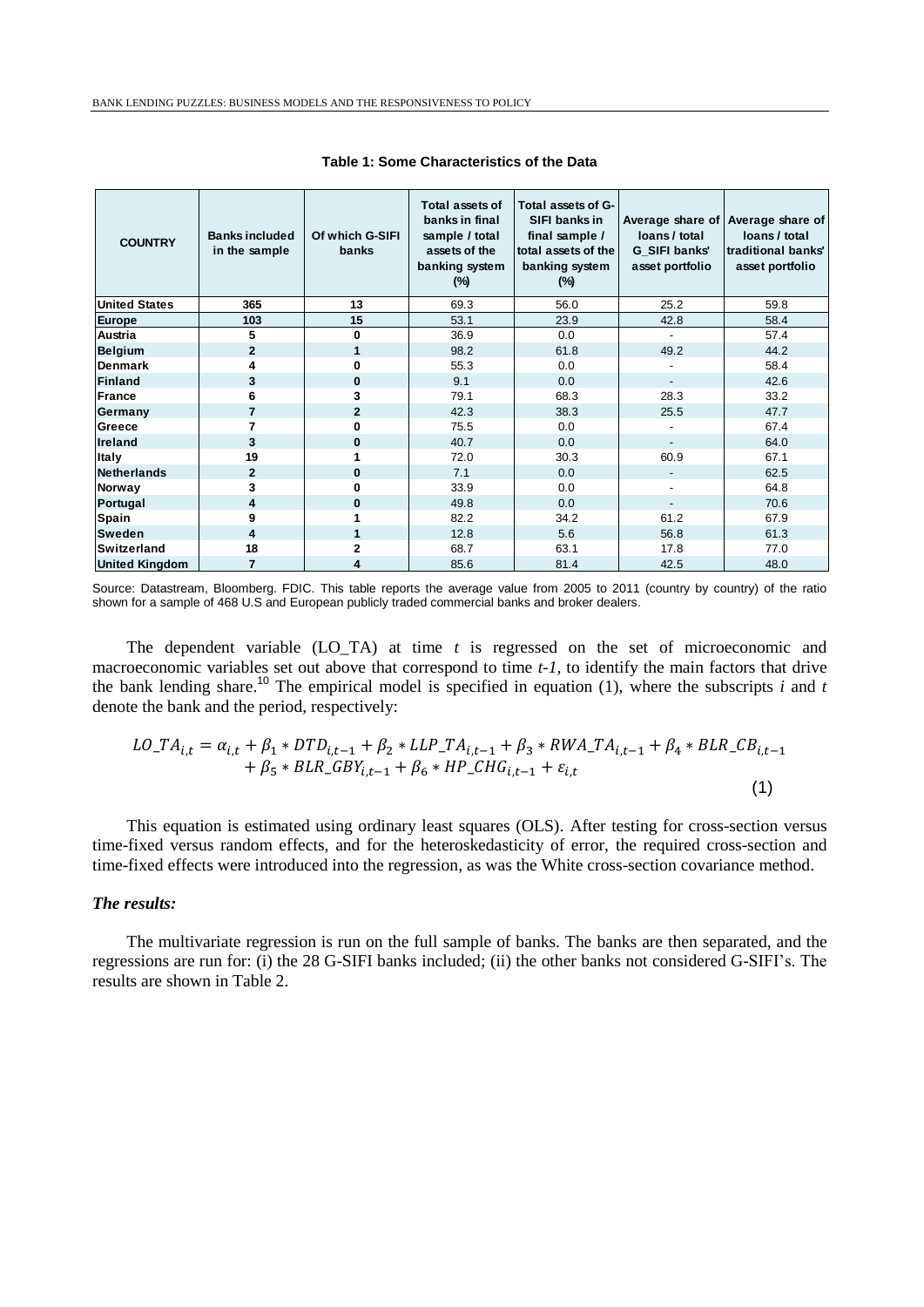|                    | All banks                | <b>G-SIFIs</b>       | Non G-SIFIs                            |  |  |
|--------------------|--------------------------|----------------------|----------------------------------------|--|--|
| <b>DTD</b>         | $0.002$ ***<br>(2.59)    | 0.002<br>(0.49)      | $0.002$ ***<br>(2.93)                  |  |  |
| LLP_TA             | $-0.32$ ***<br>$(-5.44)$ | 0.14<br>(0.55)       | $-0.37$ ***<br>$(-6.03)$               |  |  |
| <b>RWA_TA</b>      | 0.004<br>(1.37)          | $0.15**$<br>(1.95)   | 0.004<br>(1.45)<br>$1.23***$<br>(4.16) |  |  |
| <b>BLR_CB</b>      | $1.15***$<br>(4.11)      | 1.01<br>(1.16)       |                                        |  |  |
| <b>BLR GBY</b>     | $0.91***$<br>(8.42)      | 0.47<br>(0.78)       | $0.89***$<br>(8.02)                    |  |  |
| HP CHG             | $0.06**$<br>(2.13)       | $-0.06$<br>$(-0.51)$ | $0.06**$<br>(2.25)                     |  |  |
| $\mathbf C$        | $0.62$ ***<br>(68.10)    | $0.30***$<br>(7.08)  | $0.63***$<br>(65.21)                   |  |  |
| $\mathbb{R}^2$     | 0.91                     | 0.77                 | 0.88                                   |  |  |
| <b>Fisher Stat</b> | 48.49                    | 72.30                | 36.69                                  |  |  |
| <b>P-Value F</b>   | 0.00                     | 0.00                 | 0.00                                   |  |  |
| Total Obs.         | 2688                     | 125                  | 2563                                   |  |  |

**Table 2: The Determinants of Banks' Supply of Credit**

For the full sample, most variables are significant and their coefficients have the expected signs. The loan-loss provision variable is significant at the 1% level: so when loan loss provisions have risen in the previous year, banks will likely be reducing their loan portfolio in the current period. However, more general problems of the state of a banks' solvency also affect a banks' ability to lend are best captured by the DTD variable. Because it uses market information, it is better able to look through un-transparent reporting and regulatory forbearance issues. This variable too has the correct sign and is significant at the 1% level. The two lending spreads, versus cash and government bonds, are significant at the 1% level. A higher lending rate relative to cash and bonds increases the incentive to lend. The bank business model proxy in the ratio RWA\_TA is not supported by the full sample of banks. Finally, the macro demand control variable in house prices also finds support at the 5% level. An increase in real estate price tends to (pro-cyclically) boost the demand for and supply of loans.

The results for the GSIFI banks are quite different to those for the full sample. GSIFI bank loans tend to be a constant share of the asset portfolio, conditioned by the business model proxy RWA\_TA, which is significant at the 5% level. GSIFI bank lending is not responsive to relative interest rates, which are presumably where monetary policy and other macro prudential policies hope to have some influence, nor is the DTD term supported by GSIFI data. These banks are more focused on securities and derivatives businesses, from which the bulk of their profitability has traditionally been derived.

Note: This table shows the results of estimating single regressions for an unbalanced panel of 468 U.S. and European publicly traded commercial banks and broker dealers over the 2005-2011 period. The sample consists of 27 G-SIFIs (the 21 G-SIFIs as defined by the FSB (2011) and 6 banks that failed in the crisis that started in 2007, but which can be considered as G-SIFIs, such as HBOS, Merrill Lynch, Lehman Brothers, Washington Mutual, Wachovia and Bear Stearns) and 441 other banks. See Section IV for the definition of the explanatory variables. All explanatory variables are one-year lagged. Cross-section and time fixed effects are used in the regressions as is the White cross-section covariance method. \*, \*\* and \*\*\* indicate statistical significance at the 10%, 5% and 1% levels, respectively.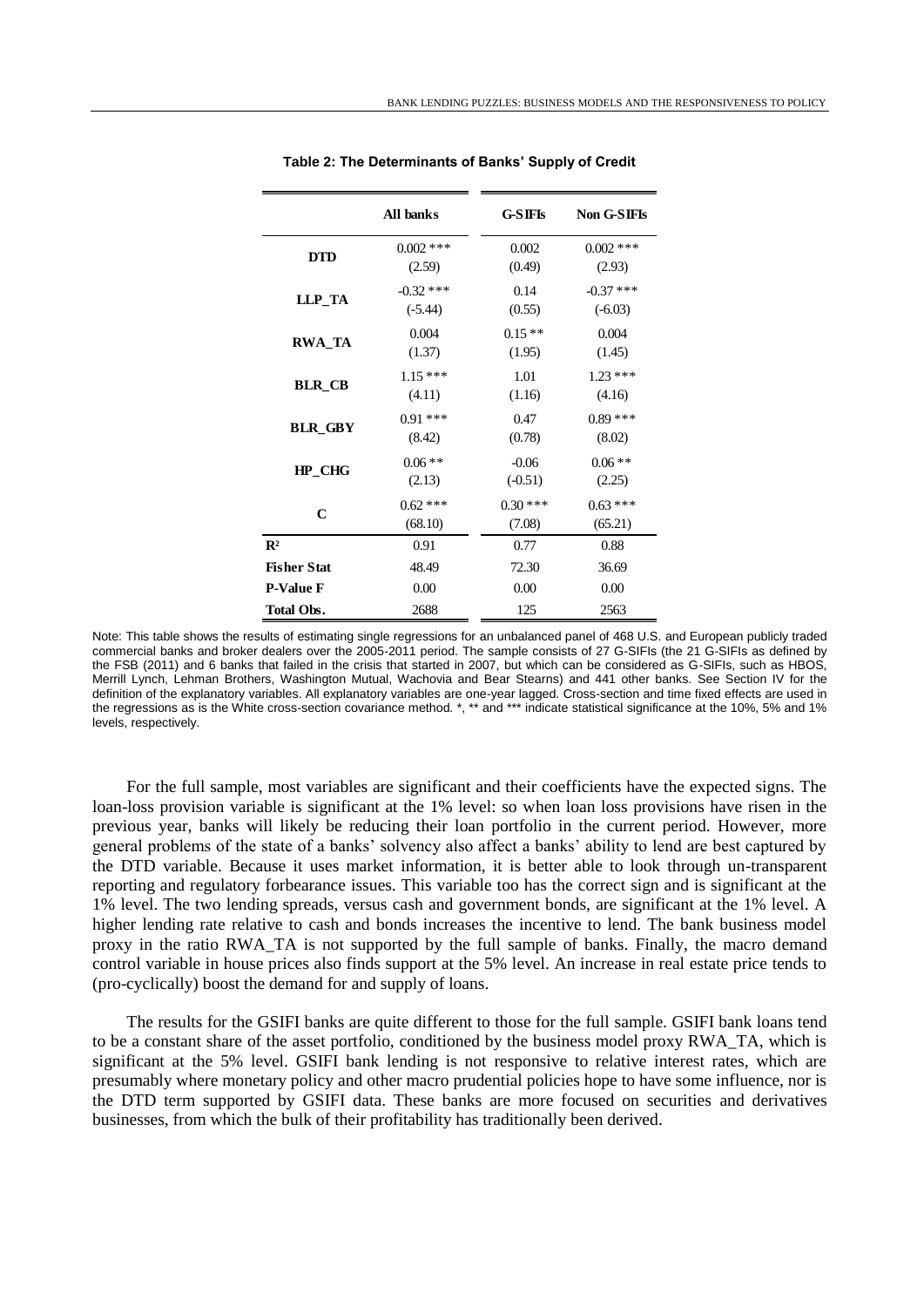The results for the more traditional bank subsample, i.e. those not considered GSIFI's, are much closer to those for the full sample. Lending by these banks is responsive to relative price signals (the two interest rate spreads), is heavily influenced by loan-loss risks and by the extent to which the bank diverges from the default point (the DTD). The macro house price cycle is very relevant to lending by traditional banks.

# *Model elasticities*

Table 3 shows the  $1<sup>st</sup>$  round effect on the rate of growth of lending from a policy change of the magnitude shown (without simulated feedback effects) for the case of a 50% loan portfolio share for a traditional bank and a 30% share for a GSIFI bank.

| <b>Policy Measure</b>                                   | <b>GSIFI</b> | <b>Traditional</b> |
|---------------------------------------------------------|--------------|--------------------|
| (Traditional Bank 50% Loan Share; GSIFI 30% Loan Share) | % Chg Loans  | % Chg Loans        |
| Increase DTD 0 to 3 Std Deviations                      | 0.00         | 1.20               |
| Reduce LLP 1% of TA                                     | 0.00         | 0.74               |
| Raise Sprd to Cash 100 basis points                     | 0.00         | 2.46               |
| Raise Sprd to Bonds 100 basis points                    | 0.00         | 1.78               |
| Raise House Price 5%                                    | 0.00         | 0.60               |
| Raise RWA/TA by 10 percentage Points                    | 5.00         | 0.00               |

#### **Table 3: Model Policy Impacts on the Growth Rate of Loans**

Source: OECD. This table shows the 1st round effect on the rate of growth of lending from a policy change for an unbalanced panel of 468 U.S. and European publicly traded commercial banks and broker dealers over the 2005-2011 period. The sample consists of 27 G-SIFIs (the 21 G-SIFIs as defined by the FSB (2011) and 6 banks that failed in the crisis that started in 2007, but which can be considered as G-SIFIs, such as HBOS, Merrill Lynch, Lehman Brothers, Washington Mutual, Wachovia and Bear Stearns) and 441 other banks. See Section IV for the definition of the variables.

The model elasticities are very different for GSIFI versus traditional banks. The aim of easy monetary policy is to increase risk taking, and this includes the lending activities of banks: by reducing the cost of funding, and given the state of competition in banking, spreads will widen to a degree making it more attractive to lend. Banks could buy government bonds, so policies to compress the term premium, being followed in the USA for example, raise the lending rate spread to this risk free asset too—further encouraging lending.

However, GSIFI bank lending is essentially impervious to policy measures on interest rates, and regulatory policies that make banks safer. The only significant factor for these very large banks, other than the constant term, is the RWA\_TA variable. Each 10-percentage point rise in the ratio of RWA\_TA would increase the lending share and, from a base of a 30% share, would increase average lending by sizeable 5%. A regulatory policy that placed a minimum level for the ratio RWA\_TA, for example at say 50%, would limit the extent to which GSIFI banks could carry out the risk-weight optimisation strategies through the use of models and derivatives. This would be effective in forcing a rise in the share of lending. Under the Basel approach such a rule would ensure a larger asset base to which the Tier 1 ratio could be applied for capital/leverage purposes, so the bank would also be safer.

A policy of separating the GSIFI banks into retail and securities businesses would be helpful to increase lending and to improve the responsiveness to regulatory and monetary policies. Even if supervision could raise the DTD, for example by improving bank models and introducing more rules, it would not increase lending in a GSIFI bank unless it raised the RWA\_TA ratio. On the other hand a traditional/retail bank, separated from the GSIFI group, would automatically have a higher RWA\_TA ratio, as it would have much less scope to game the Basel rules via the channels discussed in section III, by valuing illiquid securities with internal models and by using derivatives and netting procedures. Its capital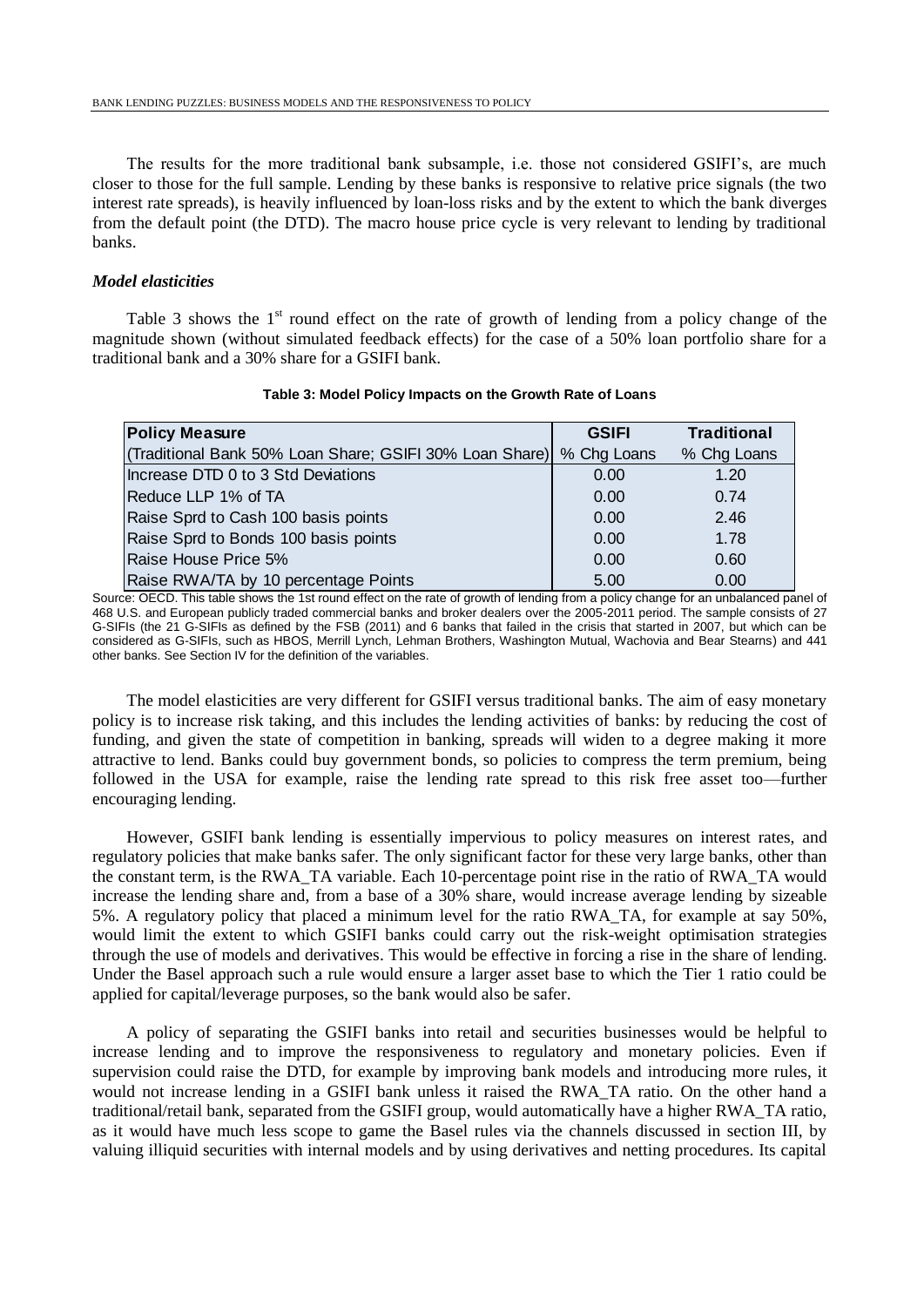base would be therefore higher. Furthermore, the separation approach would create more traditional banks of some size that would be safer and, hence, would lend more. These separated banks would also be much more responsive to interest rate regulation and supervision policy measures.

The traditional banks are much more responsive to monetary, regulatory and supervisory policy approaches.

- Safer banks make for better lending, as shown by the DTD calculations and the lending cycle of the related banks in Figure 4. A rise in the DTD from 0 to 3 standard deviations (a level which prevailed in the period well before the crisis) would on average, for a bank with 50% of loans in its total assets portfolio, increase lending by 1.2% pa compared to otherwise. Earlier research shows that the DTD is most strongly negatively related to the amount of derivatives (IFRS basis), wholesale funding and the un-weighted leverage ratio.<sup>11</sup> As traditional banks in the sample hold few derivatives on their balance sheet, the policy implication here is that a tougher simple leverage ratio and a reduction in wholesale funding (to make the DTD higher) would be the best approaches to improve lending attitudes. Certainly a business model based more on retail deposits would provide a more stable funding base, which would work to support lending.
- Were supervision measures and other rules able to improve underwriting standards sufficiently to reduce LLP TA by a significant 1% of assets, this could be associated with loans rising a further 1.3% above where they would otherwise be (from a 50% base share on loans).
- Traditional banks are certainly responsive to interest rate and unconventional monetary policy measures. A 100bp rise in the spread to cash would increase lending on average by a very powerful 2-1/2% (from a 50% lending share).
- A100bp rise in the spread to government bonds, were policies of compressing the term premium to be effective (unconventional and operation 'twist' type policies), would increase lending by 1- 3/4% on average.
- Finally, policies that influence the asset cycle and the demand-supply interaction are also important in influencing the lending share. A 5% rise in house prices, given an initial 50% share, would increase lending though this effect by 0.6%. The asset cycle would also likely affect the banks' total assets. While this scale effect might also improve the absolute size of loans, a 5% rise in house prices (and likely correlated with other asset prices) would flow through directly to the value of 'other assets' in the banks' portfolio at a faster rate—securities values would rise more quickly than loans.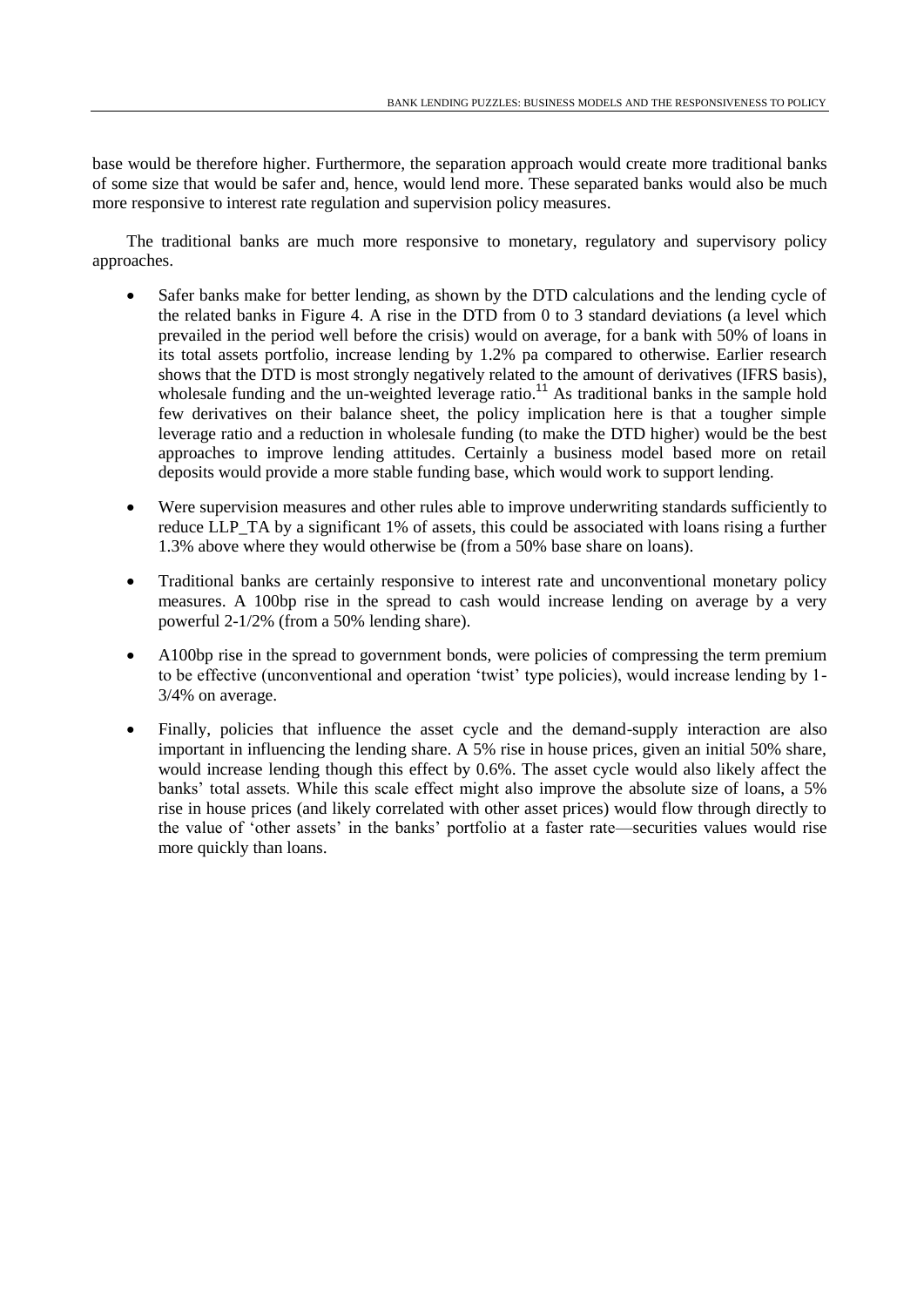

**Figure 4: DTD and Lending from Banks in the Region Shown**

Source: Bloomberg, bank balance sheets and OECD. Weighted DTD is calculated for the 69 largest publicly traded commercial banks in the USA and in Europe with total assets that exceed \$50bn.

# **V. Explaining Current Bank Lending Puzzles**

#### *GSIFI versus traditional banks*

GSIFI banks appear to be largely unaffected by lending spreads, and the only term of significance is the ratio of RWA to TA. In the above model, the two interest rate spread terms were very important as key determinants of the incentive to lend for non-GSIFI banks. The net interest income as a share of total assets of banks from the USA, Europe and the UK and traditional banks is shown on the right-hand scale of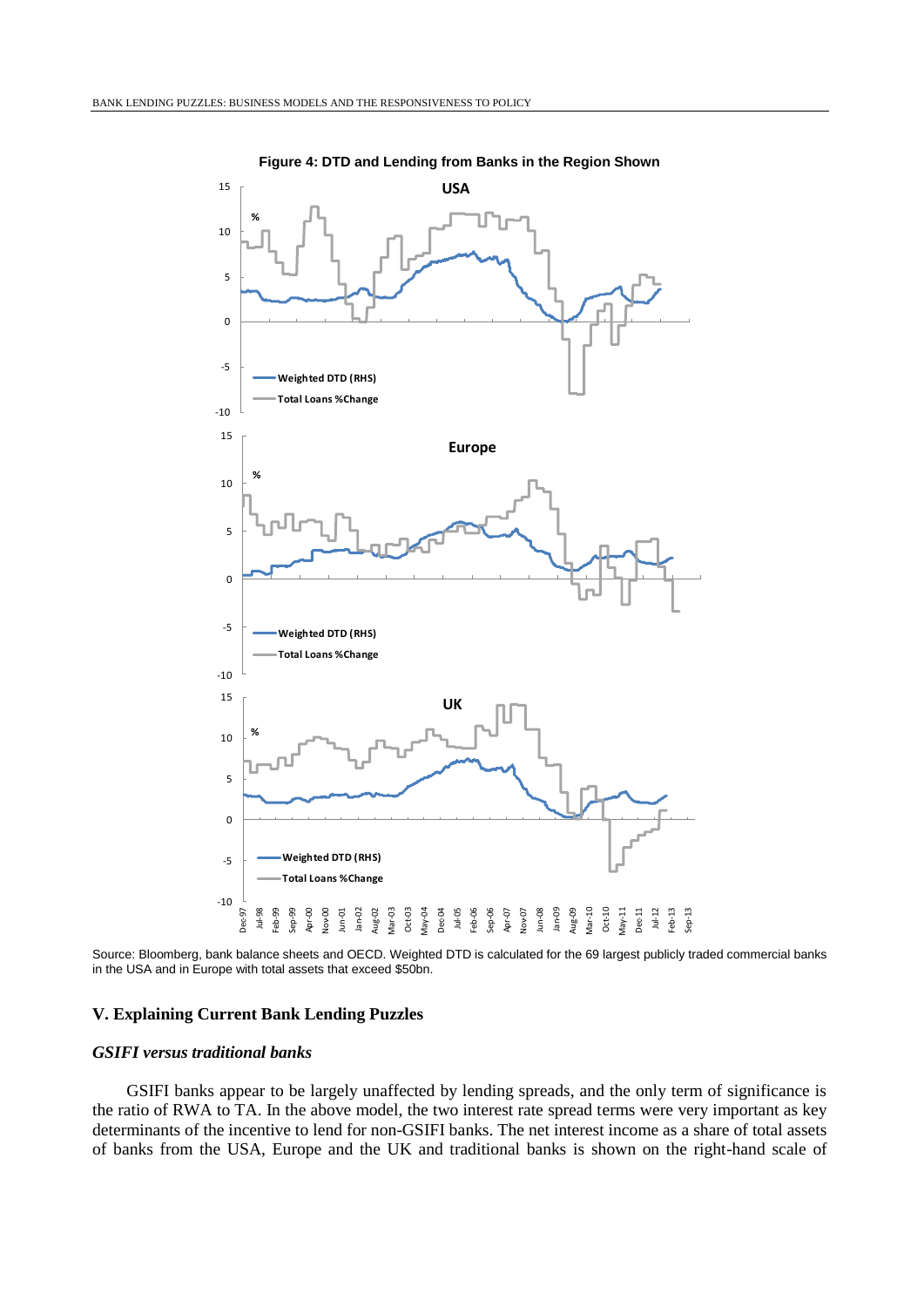Figure 5, and the return on equity (ROE) is shown on the left scale. The first panel shows the cases for GSIFI and non-GSIFI banks.



**Figure 5: ROE & Net Interest Income: Europe, UK & USA Banks**

Source: Bloomberg, OECD. These figures are calculated for a sample of 593 global banks in the USA (485) and Europe and the UK (108). The sample consists of 27 G-SIFIs (the 21 G-SIFIs as defined by the FSB (2011) and 6 banks that failed in the crisis that started in 2007, but which can be considered as G-SIFIs, such as HBOS, Merrill Lynch, Lehman Brothers, Washington Mutual, Wachovia and Bear Stearns) and 566 other banks.

The net interest income of GSIFI banks fell from around 1.5% in 2000, to 1% during the crisis year of 2008, recovering to 1.3% by 2011, a 20 basis point fall overall. As total operating costs of these banks typically lie in the 2-3% of assets range, this decline put pressure on the banks other sources of income to make ends meet. Fortunately for them, the GSIFI banks depend less on net interest income for profitability, and have benefited from policies that led to a general rally in markets affecting their securities business in the past couple of years.

For the traditional banks, net interest income fell from 2.6% in 2000 to 1.7% in the crisis, and it has not yet recovered. These banks depend more on net interest income and, as competition drove this ratio down, their profits suffered more once their gain-on-sale income deriving mainly from their dealings with GSIFI banks dried up during the crisis. Their ROE fell from 16.3% in 2000, to -3% in 2008, apparently recovered moderately, and then collapsed to -10% in 2011 as the asset write-off process continued.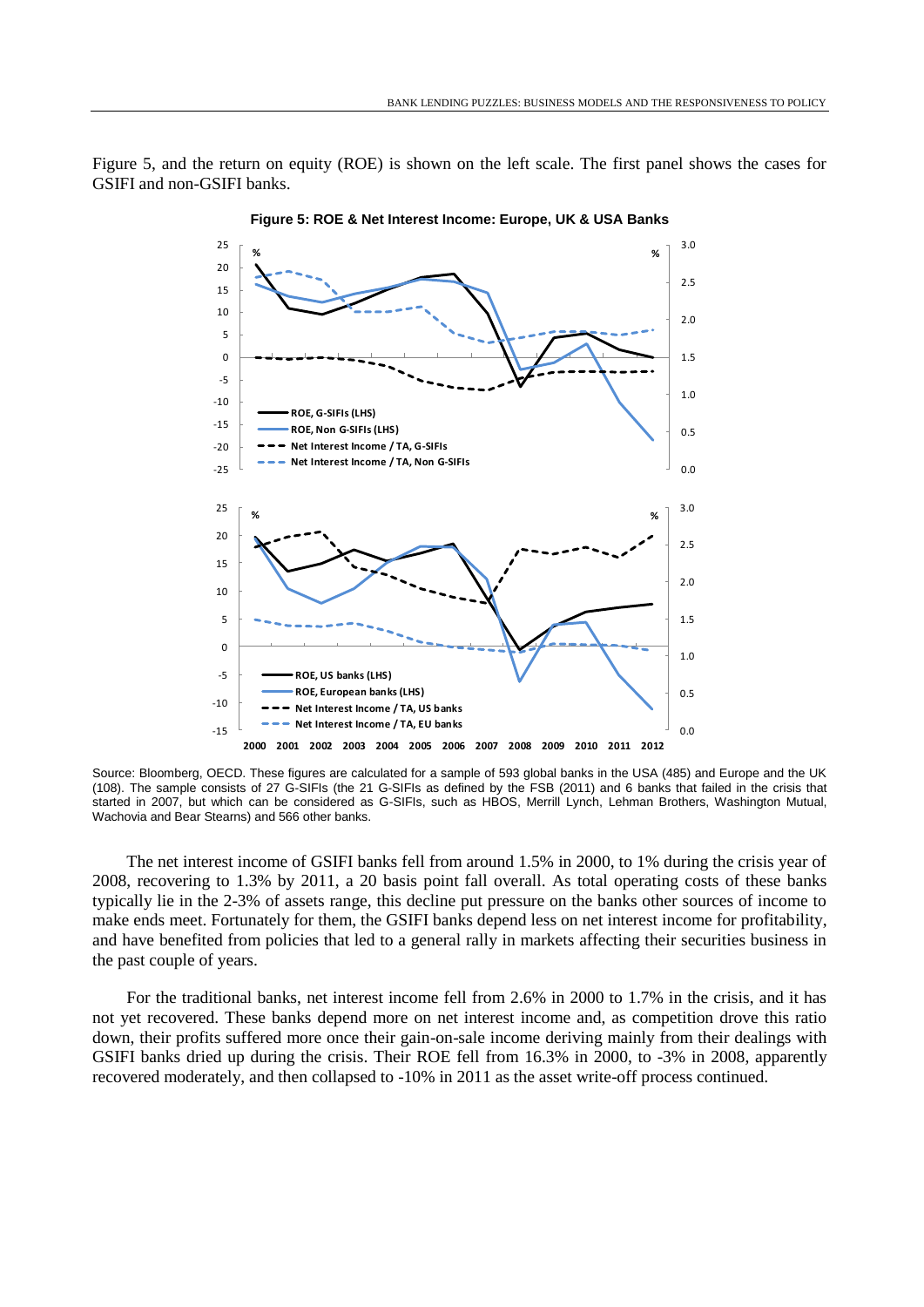#### *Misaligned incentives result in losses and unprofitable business models post the crisis*

Misaligned regulatory incentives were present for traditional banks in equal measure to those discussed earlier for GSIFI's: they could sell newly-originated loans (typically mortgages) into SPV's and into the warehousing by investment banks for future securitisation, hence moving the assets off their balance sheets. Alternatively, these banks could securitise loans, buy a credit default swap, obtain a good credit rating, and thereby lower the capital requirements if securities were held on the balance sheet. While the 'music was playing' traditional banks could profitability pay a higher price on mortgages (i.e. accept a lower yield) than the originators ultimately could accommodate within their cost structure. The regulatory savings were shared between the bank as the originator and their borrowers. The lower mortgage rates attracted more borrowers, and the "gain-on-sale" of mortgage assets sold into securitization at first more than replaced the lost operating income, driving up the profitability of banks and mortgage institutions as long as the process could continue. Competition between banks in this process forced the adoption of similar business models, which magnified its systemic significance. From 10-12% in the recession of 2001, ROE's rose to around 18.5% in 2006 for both bank groups, but then fell into negative territory in 2008. Subsequently, by 2011, the GSIFI average ROE moved into positive territory, despite massive write-offs (particularly in the USA), whereas the traditional banks collapsed into even worse negative numbers. This difference has likely amplified further with the rally in markets in 2012.

For more traditional banks, while the return on equity was high prior to the crisis, operating spreads fell via competition for loans, which brought in more marginal borrowers and allowed house prices in many regions to become overvalued. Any halt to the growth of securitisation would leave banks with loans (at too low a spread) that were unprofitable leaving many with substandard assets to deal with and negative operating income (without the gain-on-sale business). This has left them in a poor position to write off bad loans and/or to rebuild capital.

## *Europe versus the USA*

This problem of loss of gain-on-sale revenue has been particularly bad in Europe, and is very much a part of the problem that plagues, for example, the cajas in Spain and many other small and medium-sized banks. Currently, loans of the US banks analysed in this study grew by 3.75% over 2012, while in Europe it is fell on average by -0.5%, a difference of 4.21%. The second panel of Figure 5 shows the breakdown for the USA and European banks' net interest income and ROE's. It is quite striking that US monetary policy and the state of competition in banking has led to a sharp recovery in net interest income back to around 2.3% of assets, while European banks' remains stuck at 1.3% of assets in 2011. On average, US interest margins are back closer to covering their typically higher cost base than is the case in Europe and, depending where they are in the writing-off of bad loans, are in a better position to be lending. The main reasons for this difference in lending, according to the model, can be seen from the macro policy variables shown in Figure 6:

- Over the past year the prime rate-cash rate spread in the first panel has averaged 300 basis points in the USA, versus 238 in Europe, a 62 point difference. According to the model, this is worth around 1.5% of the difference in lending between the two regions.
- The prime rate spread to government bonds has averaged a positive 145 basis points for the USA over 2012 and -40 basis points for Europe. This difference of 185 basis points is worth 3.3% difference in lending according to the model.
- House prices averaged 3.2% growth in the USA in 2012, versus -1.64% in Europe. This difference of almost 5% is worth 0.6% difference in lending according to the model.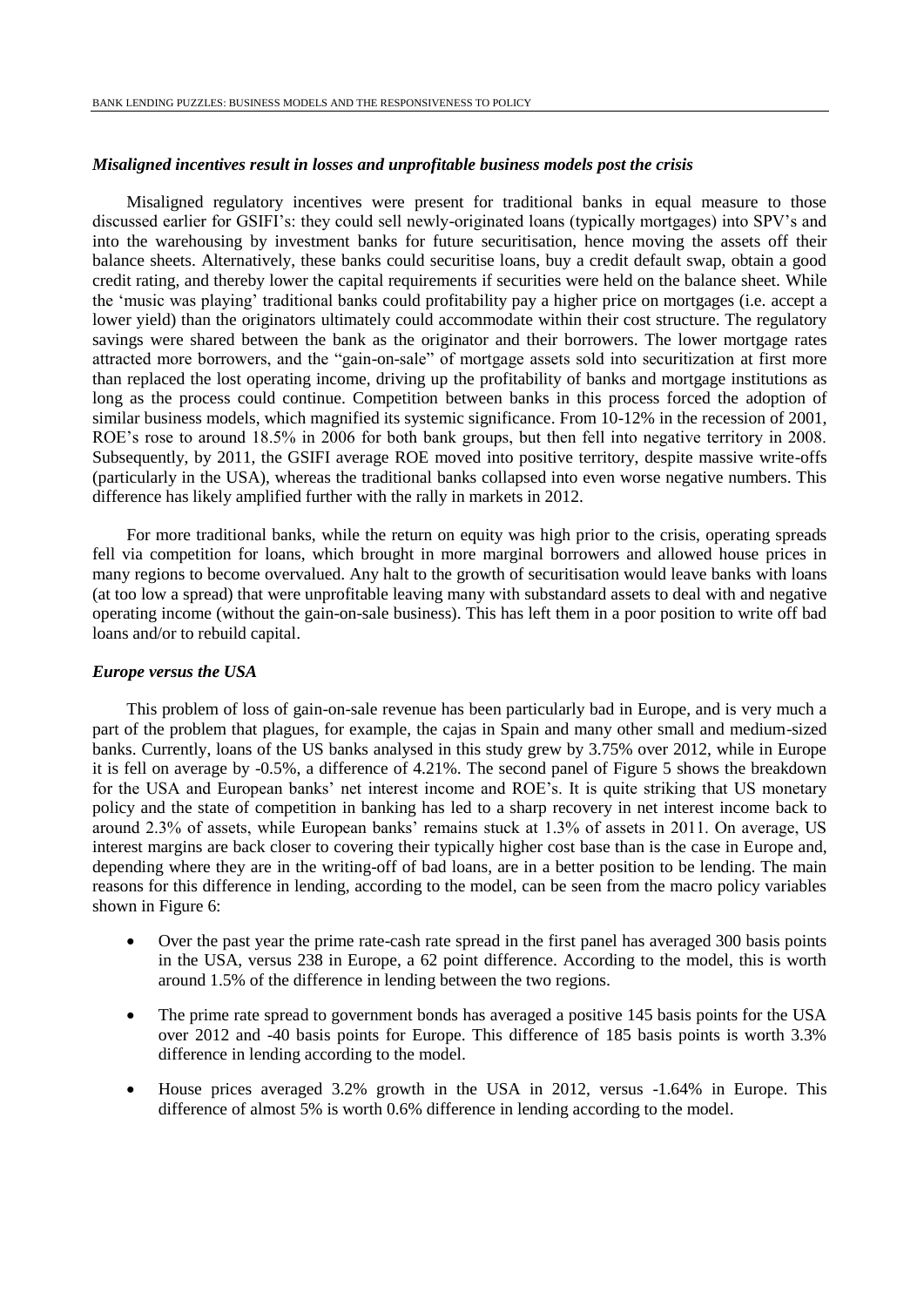These terms account for a lending difference of 5.4% pa, more than sufficient to explain the observed gap in lending.



Source: OECD. Datastream.

However, it is also necessary to examine where banks are in terms of the writing off of bad loans. Here, there are some differences in accounting procedures for loss provisions between the US and Europe. These differences would normally bias the US to reporting more loan losses, as there is a more forward looking aspect in the US rules<sup>12</sup>. The US banks covered in this study have much higher loan loss provisions than do European banks (see Figure 7), and the most likely reason is the under-reporting of loan problems to prevent it from flowing through to the income statement and to executive bonuses. This is symptomatic of lack of transparency and under-reporting of losses by European banks, which would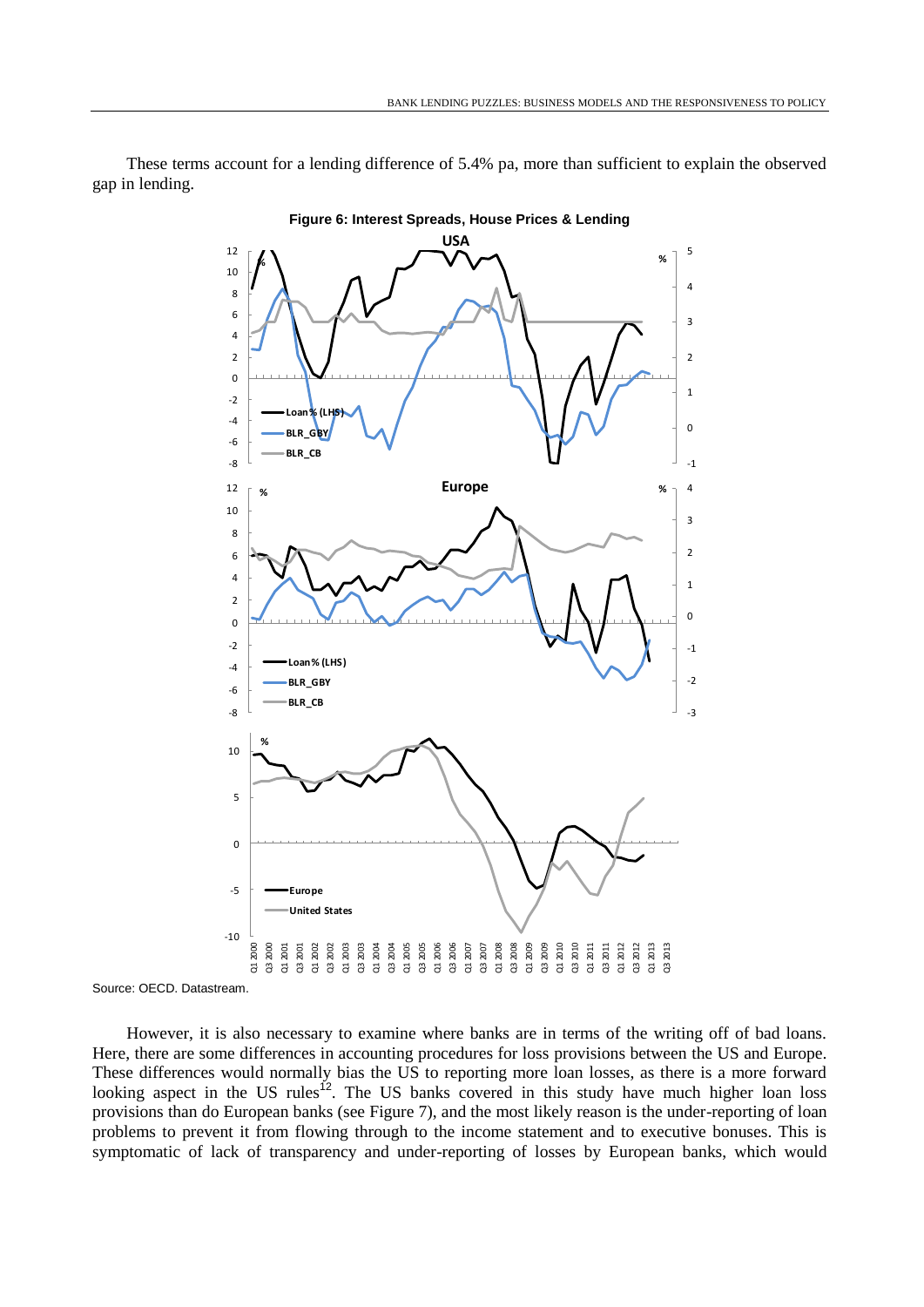normally require some form of regulatory forbearance on the part of supervisors. This point, along with the relatively poor capitalisation of European banks, is underlined by the fact that the asset-weighted average DTD for Europe over the past year was a low 1.7 standard deviations, compared to a somewhat safer 2.6 standard deviations for the USA. The bottom panel of Figure 4 shows how the weighted average DTD led the lending cycle down as the crisis approached in the USA, Europe and the UK. Subsequently, the US DTD has risen more quickly than in Europe, and at the end of 2012 was at a level similar to that which prevailed in the 1990's.

The greater safety of US banks is due to the transparent and direct approach the USA took from the outset: (i) its' banks wrote off more bad loans early on; and (ii) the authorities injected large amounts of capital forcibly into banks (good deleveraging). In Europe, under reporting of loan losses, possible regulatory forbearance and the failure to inject sufficient capital into banks at the outset of the crisis are likely to be important influences on poor lending<sup>13</sup>. Provisions for loan loss was around 1.2% of assets for the USA in 2011, versus 0nly 0.4% in Europe. The LLP\_TA term in the above model would reduce lending in the US relative to Europe by roughly -0.5%, but this is largely offset by the lower DTD in Europe. As the markets monitor developments in the financial sector, much of the information concerning poor reporting in Europe is discounted in share price action, which enters the DTD calculation.





Source: Bloomberg, OECD. These figures are calculated for a sample of 593 global banks in the USA (485) and Europe and the UK (108).

Figure 8 shows the DTD for the 69 banks (numbered but not identified) chosen for the above model. In the United States 19 of the 22 banks are safely above 3 standard deviations (a standard deviation of 2 implies a 5% chance of default, which is too high for the global financial system). In the case of Europe, no less than 39 banks are at a DTD of 3 standard deviations or below. These banks require recapitalisation and a more rapid treatment of potential loan losses.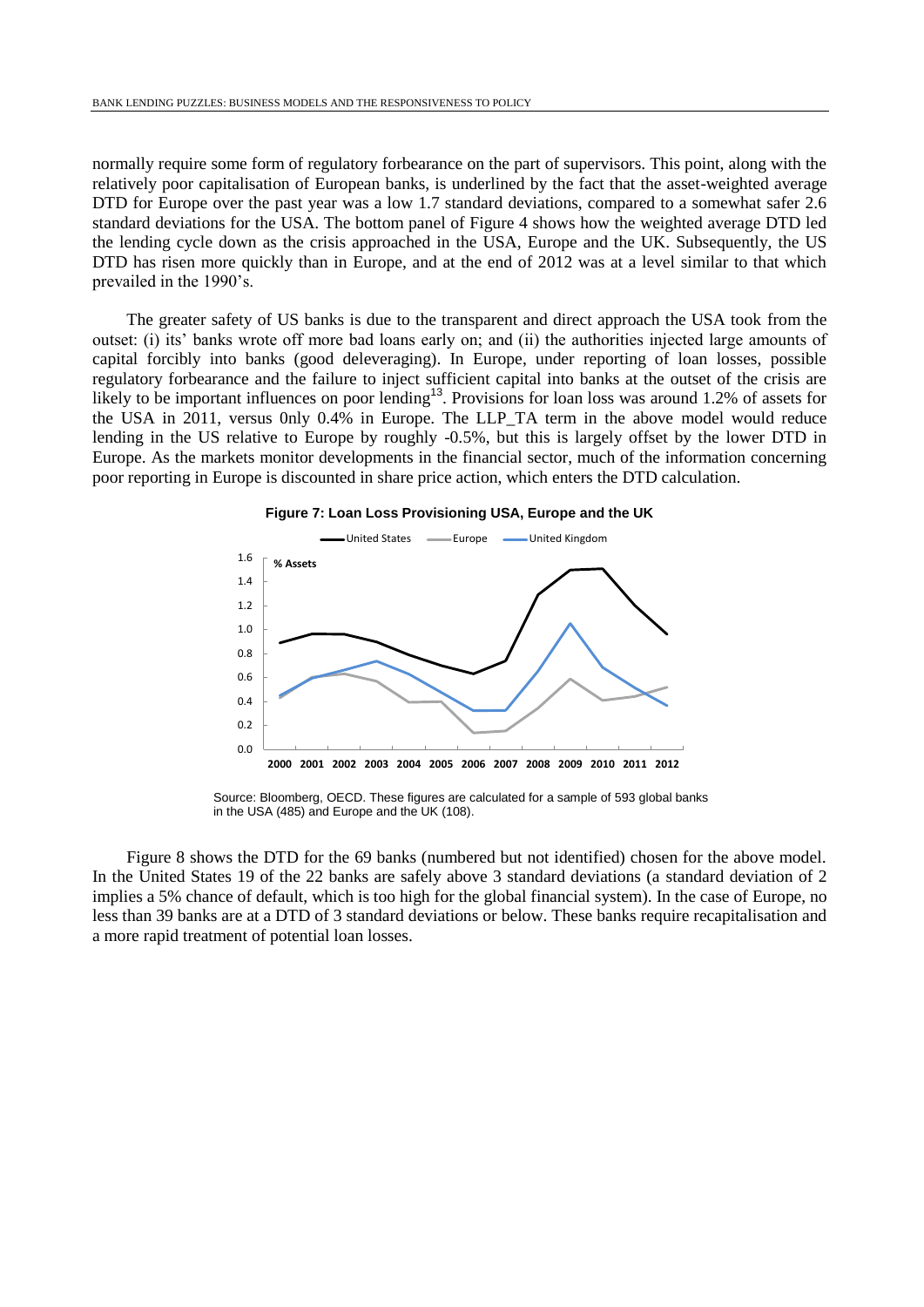

**Figure 8: The Distance to Default Distribution: US versus Europe 2012**

Source: Bloomberg, OECD. This figures show the estimated DTD in 2012 of each 69 largest publicly traded commercial banks in the USA and in Europe with total assets that exceed \$50bn.

### **VI. Some Concluding Remarks on Policy**

#### *Macro policy*

The above results suggest while easy monetary policy can improve the bank lending rate to cash rate spread, only the US unconventional monetary policy has succeeded in making bank lending relatively much more attractive for a bank than owning government bonds in its portfolio. The euro crisis, the shortage of bank capital (favouring zero risk-weight securities) and the assumption that sovereign bonds are implicitly guaranteed, makes bond yields too attractive for European banks. The results suggest that the ECB could do much more if it wanted to get lending moving again by large scale policies to compress the term premium on sovereign bonds in much the same that the US has done.

However, there may be a fundamental problem with this type of monetary policy, nevertheless, when considered against the structure of the banking system. This is because unprecedented monetary ease is aimed at more risk taking and 'pumping up' asset prices (house prices, equities and high-yield debt). Deleveraging at first sight appears to have returned to late 1990's and early 2000's levels (Figure 1); but while lending has been hurt in recent years, the main part of deleveraging has been achieved mainly by falling values of 'other assets' (Figure 2). In the US, 'other assets' are already rising more quickly than loans, and if this continues for too long, leverage could be returned to the high levels just prior to the crisis. This would leave the structure of the financial system much like it was before the crisis, increasing its vulnerability to a future risk event. This suggests that if some of the monetary support were to be withdrawn, other policies to help lending by structural policy changes should be considered.

#### *Regulatory policy*

The above results for GSIFI banks suggest that only one factor would be significant in changing their lending behaviour: raising the ratio of RWA to TA. If this ratio were raised to a minimum of 50% from a starting point of 20%, it would raise the lending by that institution by 15% (starting from a loan portfolio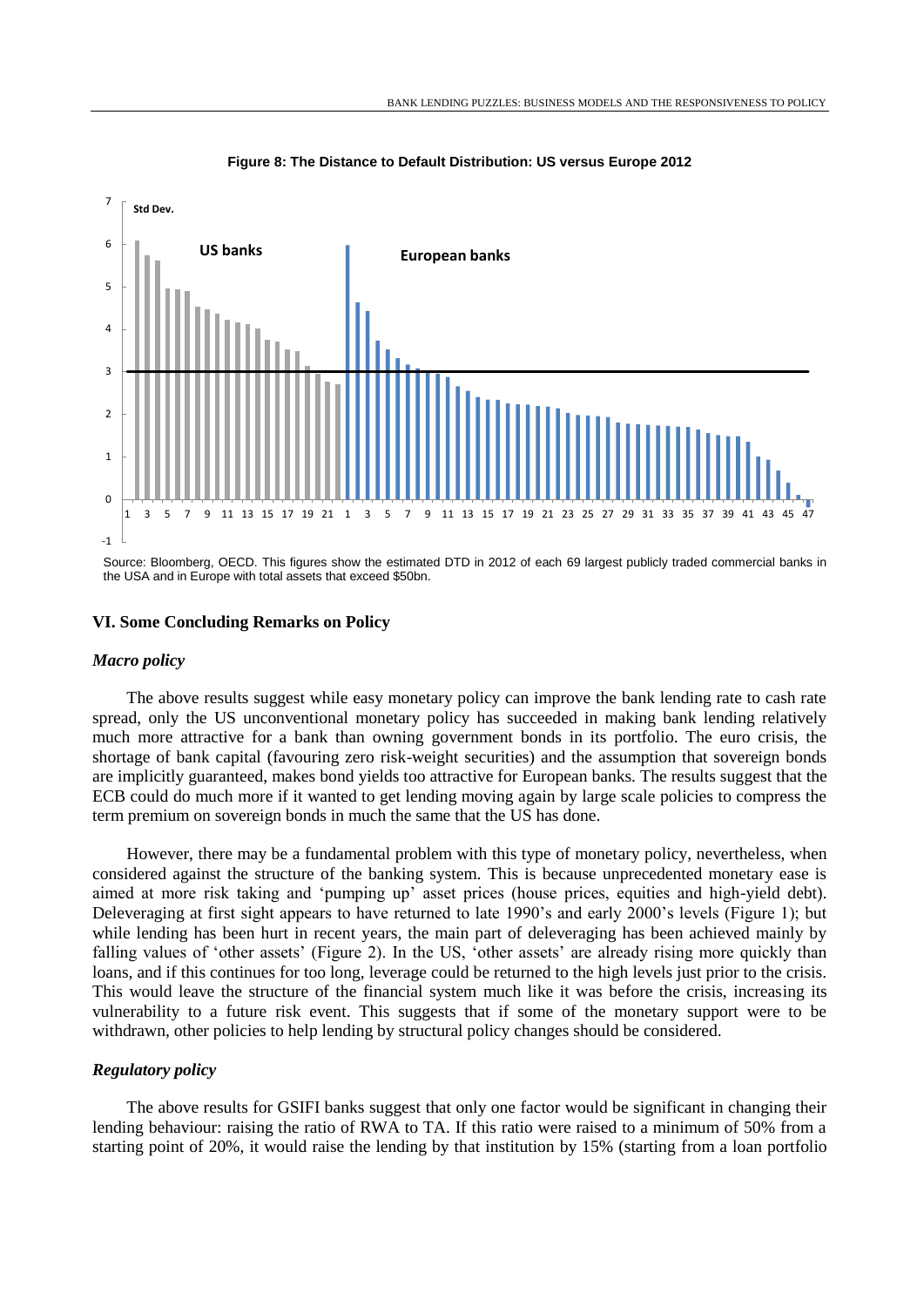share of 30%). This policy would require a change to the Basel rules, which have nothing to say about this ratio at present—an oversight that permits the risk-weight optimisation problem discussed earlier. This policy is less relevant for non-GSIFI banks.

These observations raise the question as to why GSIFI banks should not then be separated into securities and traditional banking components—as the latter would automatically have a higher RWA\_TA ratio anyway, and would certainly be more responsive to interest rate policies.

### *Supervision and accounting*

There is clearly a payoff for lending behaviour in policies that make traditional banks safer in terms of the DTD. This is not the case for GSIFI banks. The difference undoubtedly relates to the TBTF issue. GSIFI banks not separated into their component parts, with each business line firewalled against the other (to prevent the creditors of one subsidiary pursuing those of another), will not be resolved, so they have no incentive to follow policy signals and instead focus on taking more (under-priced) risks related to the value of securities. Smaller banks can be resolved, and there is a payoff for lending behaviour by making them safer. This again seems to make separation policies an attractive option.

The earlier discussion also suggests that it does not help to allow un-transparent accounting and the hiding of potential loan losses, which appears to affect European banks in particular. The market price of equities will adjust anyway, reducing the DTD, and this may lead to herd behaviour and liquidity problems, with markets wild with rumour about the state of the bank's solvency. This suggests that GAAP and IFRS accounting differences on loan loss provisioning need to be resolved quickly, in favour of more forward looking behaviour for banks.

#### *Bank separation*

Table 4 sets out the main business model features of the GISIFI and traditional banks alongside some of the determinants of lending. The banks in each case are arranged by the loan-to-total-asset ratio (LO\_TA) in the left had column in each case: the 10% of banks that are the smallest lenders by share of portfolio, the next 2 groups of 12.5% of banks, the next group of 32.5% of banks, a group or 22.5% and finally the 10% of banks that are the largest lenders.

If an additional aim of bank separation policy was to encourage banks to lend at least 50% of their balance sheet, in addition to financial fragility reasons for separation considered in an earlier paper<sup>14</sup>, then:

For the GSIFI banks:

- In this sample 79% of the GSIFI banks (the midpoint of the  $5<sup>th</sup>$  panel) would certainly have to be split to be consistent with this, (i.e. some 22 of the 28 banks considered). That is, split so that more banks with a naturally high lending share that are more responsive to monetary policy would be created.
- GSIFI banks which, if not separated, would still lend above 50% of their balance sheet, would be those with less than 29% of their portfolio in trading securities (the median value in this  $5<sup>th</sup>$ group), and less than 10% in derivatives.

For the traditional banks:

 Some of the banks in the first 10% group of traditional banks might also be considered for separation, about 44 of the 440 banks.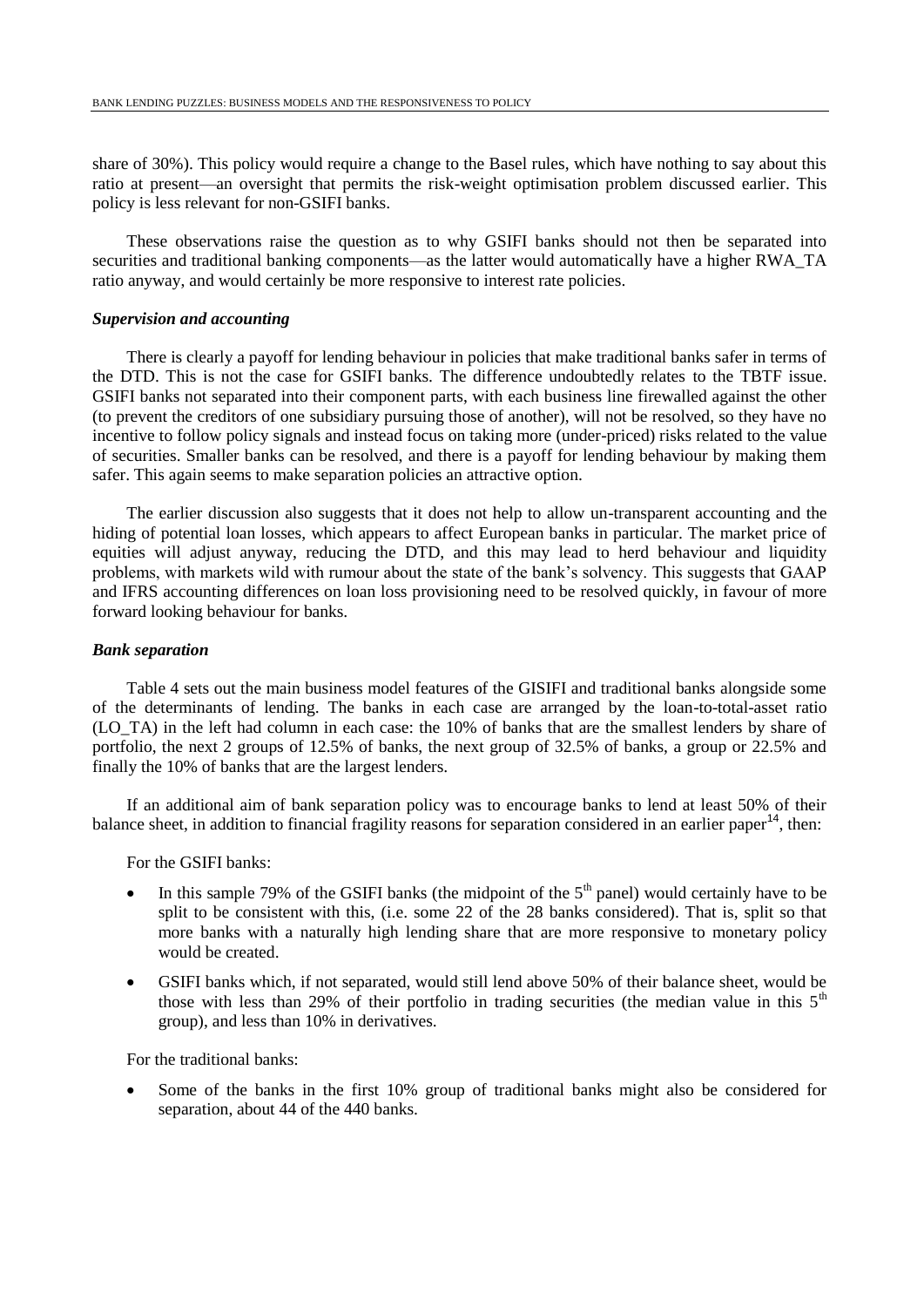While all of these traditional banks do not deal in derivatives on any relevant scale, it appears that only banks with less than 29% of their assets in trading securities (the median of the second panel) would seem to be consistent with lending above 50% of their balance sheet.

However, the risk of bank failure remains the key reason for separating banks and the study cited earlier suggested that derivatives, leverage and wholesale funding were the key negative influences on the DTD, while trading securities have a positive influence. Separating most of the GSIFI banks and a few of the traditional banks that are securities focused would have the added benefit of encouraging a greater propensity to lend. The creation of more banks that are simultaneously safer, more focused on lending, more responsive to monetary policy, and not excessively focused or asset price speculation strategies, would be a welcome structural change, improving both trust and the functioning of the financial sector.

|             | $G-SIFIs$    |        |               |       |               | Non G-SIFIs |         |               |       |         |
|-------------|--------------|--------|---------------|-------|---------------|-------------|---------|---------------|-------|---------|
|             | LO_TA        |        | LLP_TA RWA_TA | TD_TA | <b>GMV_TA</b> | LO_TA       | LLP_TA  | <b>RWA_TA</b> | TD_TA | GMV_TA  |
|             | Min - 10%    |        |               |       |               |             |         |               |       |         |
| <b>Mean</b> | 0.3          | 4.3    | 23.6          | 44.2  | 39.5          | 41.3        | 3.5     | 53.8          | 39.8  | 1.5     |
| Median      | 0.0          | 4.3    | 19.1          | 33.6  | 44.4          | 45.1        | 2.7     | 51.2          | 39.4  | 0.0     |
| Max         | 5.3          | 4.7    | 39.6          | 90.9  | 74.8          | 52.4        | 43.1    | 122.4         | 76.0  | 33.6    |
| Min         | 0.0          | 3.8    | 14.3          | 10.9  | 0.1           | 2.0         | $-33.6$ | 8.6           | 0.8   | 0.0     |
| Std Dev.    | 1.2          | 0.7    | 9.5           | 26.3  | 26.8          | 11.6        | 5.1     | 44.4          | 12.0  | 3.9     |
|             | 10 % - 22.5% |        |               |       |               |             |         |               |       |         |
| <b>Mean</b> | 7.2          | 5.4    | 36.9          | 58.4  | 31.2          | 57.4        | 2.7     | 60.4          | 28.6  | 0.7     |
| Median      | 6.8          | 4.1    | 36.3          | 59.3  | 30.0          | 57.8        | 2.4     | 59.4          | 29.7  | 0.0     |
| Max         | 11.1         | 11.2   | 44.9          | 61.1  | 85.2          | 60.8        | 15.1    | 163.2         | 43.2  | 16.2    |
| Min         | 4.6          | 1.0    | 25.2          | 52.4  | 4.0           | 52.5        | $-0.9$  | 18.1          | 0.3   | 0.0     |
| Std Dev.    | 2.1          | 4.0    | 6.9           | 3.5   | 20.6          | 2.4         | 1.6     | 18.9          | 6.9   | 2.1     |
|             | 22.5% - 35%  |        |               |       |               |             |         |               |       |         |
| <b>Mean</b> | 17.1         | 2.5    | 24.2          | 61.5  | 29.7          | 63.0        | 2.5     | 64.2          | 24.2  | 0.6     |
| Median      | 16.8         | 1.1    | 22.0          | 70.2  | 25.2          | 63.0        | 2.2     | 63.2          | 24.9  | 0.0     |
| Max         | 20.4         | 8.6    | 46.5          | 80.7  | 96.0          | 65.1        | 11.5    | 163.2         | 36.2  | 10.9    |
| Min         | 13.5         | $-0.4$ | 13.1          | 18.9  | 7.6           | 60.8        | $-1.9$  | 19.5          | 0.3   | 0.0     |
| Std Dev.    | 2.2          | 2.9    | 9.5           | 19.6  | 23.7          | 1.3         | 1.6     | 16.0          | 5.3   | 1.6     |
|             | 35% - 67.5%  |        |               |       |               |             |         |               |       |         |
| <b>Mean</b> | 32.2         | 4.4    | 34.9          | 41.1  | 26.8          | 69.9        | 2.3     | 70.5          | 18.0  | 0.4     |
| Median      | 33.1         | 3.1    | 33.1          | 46.7  | 22.4          | 70.0        | 1.9     | 65.4          | 18.2  | $0.0\,$ |
| Max         | 42.5         | 18.5   | 77.5          | 67.7  | 86.4          | 74.4        | 12.4    | 174.3         | 39.4  | 29.5    |
| Min         | 20.8         | $-0.2$ | 15.7          | 3.7   | 4.4           | 65.1        | $-1.5$  | 23.1          | 0.0   | 0.0     |
| Std Dev.    | 6.0          | 4.4    | 13.5          | 19.0  | 16.7          | 2.6         | 1.4     | 60.3          | 5.2   | 1.8     |
|             | 67.5% - 90%  |        |               |       |               |             |         |               |       |         |
| <b>Mean</b> | 52.5         | 2.2    | 40.7          | 29.3  | 16.1          | 78.2        | 1.8     | 72.3          | 11.6  | 0.2     |
| Median      | 54.0         | 1.5    | 36.8          | 29.5  | 10.6          | 77.9        | 1.6     | 70.0          | 11.6  | 0.0     |
| Max         | 62.0         | 10.0   | 62.9          | 43.7  | 49.3          | 82.6        | 8.3     | 134.6         | 33.2  | 4.9     |
| Min         | 42.6         | 0.3    | 13.9          | 13.9  | 1.6           | 74.4        | 0.0     | 42.8          | 0.2   | 0.0     |
| Std Dev.    | 6.4          | 2.0    | 11.1          | 8.2   | 13.6          | 2.5         | 1.0     | 13.5          | 4.2   | 0.6     |
|             | 90% - Max    |        |               |       |               |             |         |               |       |         |
| <b>Mean</b> | 65.4         | 2.3    | 55.6          | 19.8  | 6.6           | 86.0        | 1.4     | 75.2          | 6.6   | 0.2     |
| Median      | 64.0         | 1.8    | 53.3          | 22.2  | 6.6           | 85.4        | 1.4     | 71.5          | 6.1   | 0.0     |
| Max         | 73.2         | 5.7    | 80.6          | 27.3  | 14.0          | 94.0        | 8.5     | 183.8         | 19.9  | 1.7     |
| Min         | 62.0         | 0.0    | 12.0          | 8.7   | 0.3           | 82.6        | $-0.2$  | 48.8          | 0.5   | 0.0     |
| Std Dev.    | 3.6          | 1.6    | 20.7          | 6.4   | 3.8           | 2.6         | 1.1     | 33.7          | 3.1   | 0.3     |

#### **Table 4: Bank Lending and Business Model Features**

Source: Bloomberg, SNL Financials, author's calculation. This table reports the average value from 2005 to 2011 of the ratio shown for a sample of 468 U.S and European publicly traded commercial banks and broker dealers. The sample consists of 27 G-SIFIs (the 21 G-SIFIs as defined by the FSB (2011) and 6 banks that failed in the crisis that started in 2007, but which can be considered as G-SIFIs, such as HBOS, Merrill Lynch, Lehman Brothers, Washington Mutual, Wachovia and Bear Stearns) and 441 other banks. See Section IV for the definition of the variables.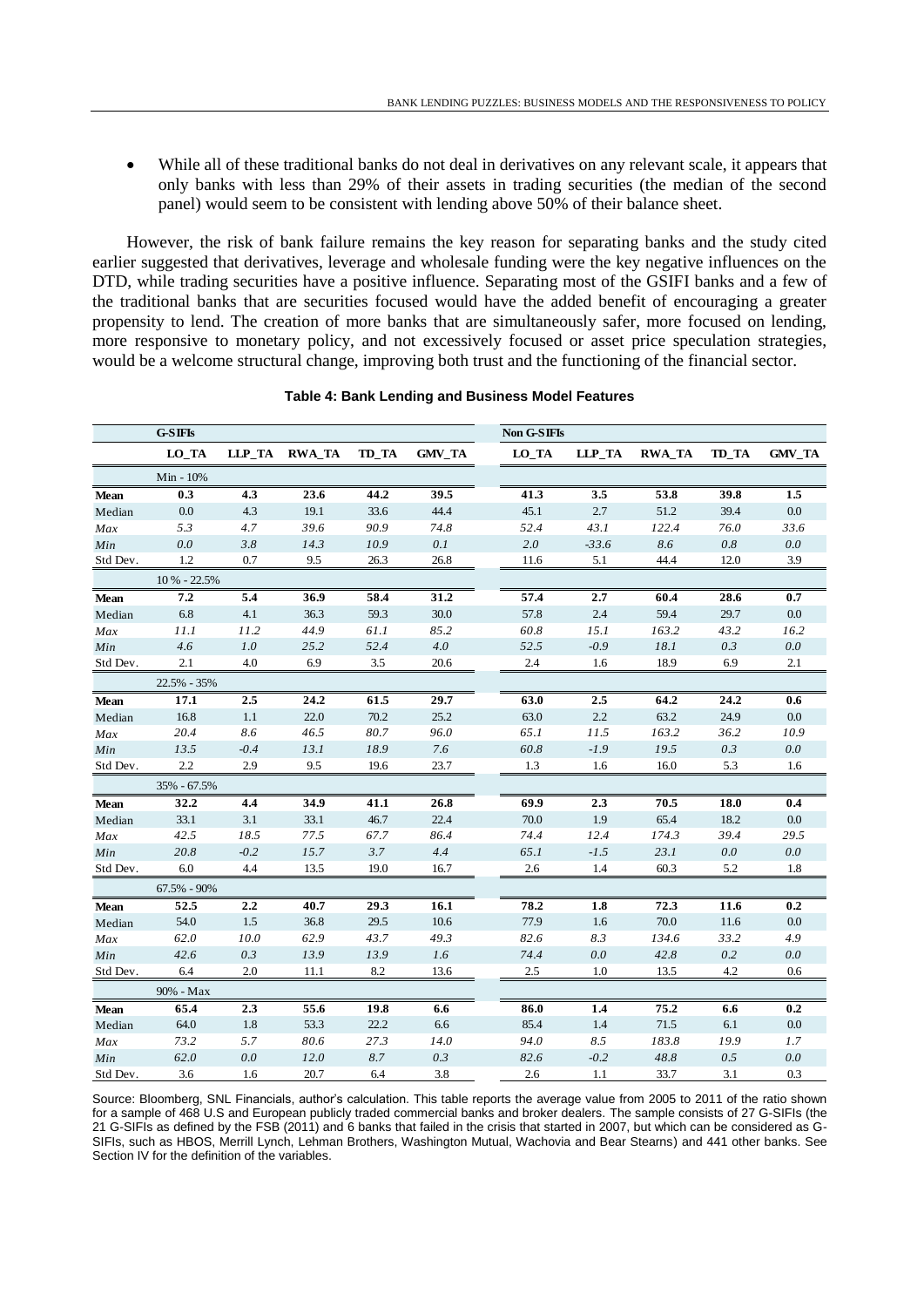#### **Notes**

- 1. Though some countries had housing booms, which did see rapid house price increases and strong mortgage lending.
- 2. This sample includes the largest publicly traded commercial banks in the USA and in Europe with total assets that exceed \$50bn. The GSIFI banks comprise 21 of the GSIFI banks in the USA and Europe, as officially defined by the FSB in November 2011 (excluding Asian banks and non-listed banks).
- 3. See Blundell-Wignall and Roulet (2012). The default point is where the market value of assets equals the book value of debt. See Appendix 1.
- 4. When an agent buys a derivative, another agent has to sell a derivative, normally requiring an opposite market view to the buyer, and/or a very different business objective.
- 5. Basel II permitted sophisticated banks to model the riskiness of their own portfolios to calculate riskweighted assets (RWA) to which the capital rules were applied—an approach that continues under Basel III. By reducing the ratio of RWA to total assets banks are able to minimise the capital required to conduct their activities and hence to expand leverage. The change in SEC rules in 2004 allowed investment banks to be supervised on a consolidated entities basis, in place of the strict SEC limitations on leverage. This was equivalent to the regulatory minimum that US banks would need to operate in Europe. The huge problems with the move to Basel II were at the heart of the problem. See Blundell-Wignall, A., and P.E., Atkinson (2008); Blundell-Wignall, A., and P.E. Atkinson, (2010); Blundell-Wignall, A., and P.E. Atkinson, (2011); Blundell-Wignall, A., and P.E. Atkinson (2012); Blundell-Wignall, A., P.E. Atkinson and C. Roulet (2012) and Blundell-Wignall, A., and C. Roulet (2012).
- 6. Though not referencing the prior OECD work and commentary on this very issue in numerous publications since 2008, the BIS has started to look at risk-weight manipulation via modelling and to take it more seriously; see BCBS, (2013), "Regulatory Consistency Assessment Program (RCAP)".
- 7. Losses incurred in the Lehman Brothers' bankruptcy and in Greek debt restructuring may, in time, be seen as important positive steps in encouraging more prudent behavior in global financial markets.
- 8. These banks that failed in the crisis, but which can be considered as GSIFI's are: HBOS, Merrill Lynch, Lehman Brothers, Washington Mutual, Wachovia and Bear Stearns.
- 9. See for example, Calza, A. M. Manrique and J. Sousa, (2003); Gambacorta, L and D. Marques-Ibanez, (2011).
- 10. From this perspective, a simple Granger causality idea helps to mitigate potential endogeneity issues.
- 11. See Blundell-Wignall and Roulet (2012), *op.cit*.
- 12. See Financial Stability Board, (2009), "Report of the FSF Working Group on Provisioning". Under GAAP, banks are required to disclose an accrual to income for estimated credit losses, provided 2 conditions are met: (1) is it probable that an asset has been impaired; and if so (2) can it be estimated. IFRS reports only actual loan events.
- 13. As argued in Blundell-Wignall and Atkinson (2012), *op.cit*.
- 14. Blundell-Wignall and Roulet (2012), *op.cit.*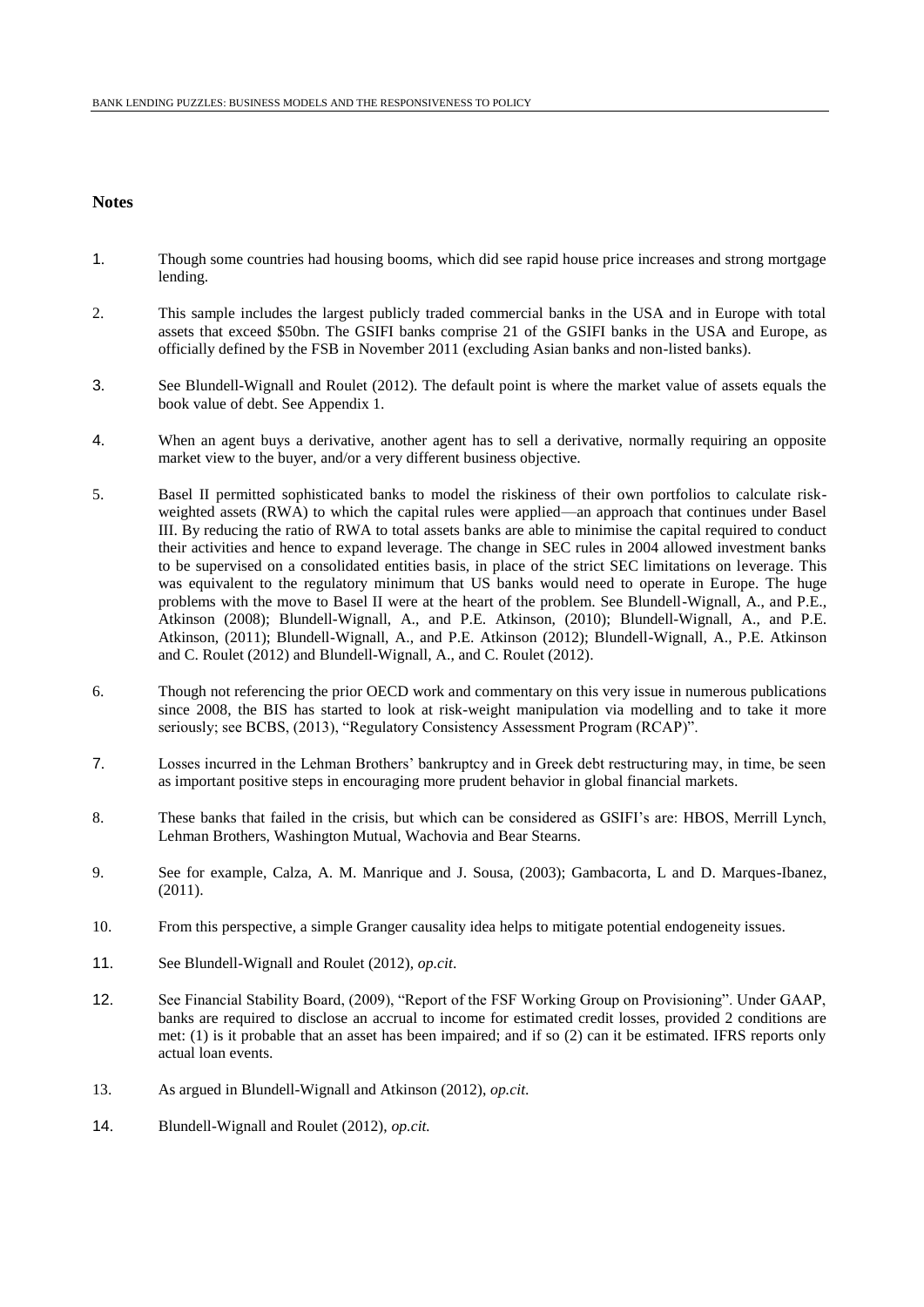## **References**

Black, F., and Scholes M., (1973), "The Pricing of Options and Corporate Liabilities", Journal of Political Economy, Vol. 81, issue No. 3.

Blundell-Wignall, A., and P.E. Atkinson (2008), "The Subprime Crisis: Causal Distortions and Regulatory Reform", in Lessons From the Financial Turmoil of 2007 and 2008, Kent and Bloxham (eds.), Reserve Bank of Australia.

Blundell-Wignall, A., and P.E. Atkinson, (2010), "Thinking Beyond Basel III: Necessary Solutions for Capital and Liquidity", OECD Journal, Financial Market Trends, Vol. 2010, issue No. 1.

Blundell-Wignall, A., and P.E. Atkinson, (2011), "Global SIFI's, Derivatives and Financial Stability", OECD Journal, Financial Market Trends, Vol. 2011, issue No. 1.

Blundell-Wignall, A., and P.E. Atkinson (2012), "Deleveraging, Traditional versus Capital Markets Banking and the Urgent Need to Separate GSIFI Banks", OECD Journal, Financial Market Trends, Vol. 2012, issue No. 1.

Blundell-Wignall, A., P.E. Atkinson and C. Roulet (2012), "The Business Models of Large Interconnected Banks and the Lessons of the Financial Crisis, National Institute Economic Review, No. 221.

BCBS, (2013), "Regulatory Consistency Assessment Program (RCAP)".

Calza, A. M. Manrique and J. Sousa, (2003), "Aggregate Loans to the Euro Area Private Sector", ECB Working Paper, No. 202.

Financial Stability Board, (2009), "Report of the FSF Working Group on Provisioning".

Gambacorta, L., and D. Marques-Ibanez, (2011), "The Bank Lending Channel, Lessons from the Crisis", BIS Working Papers, No.345.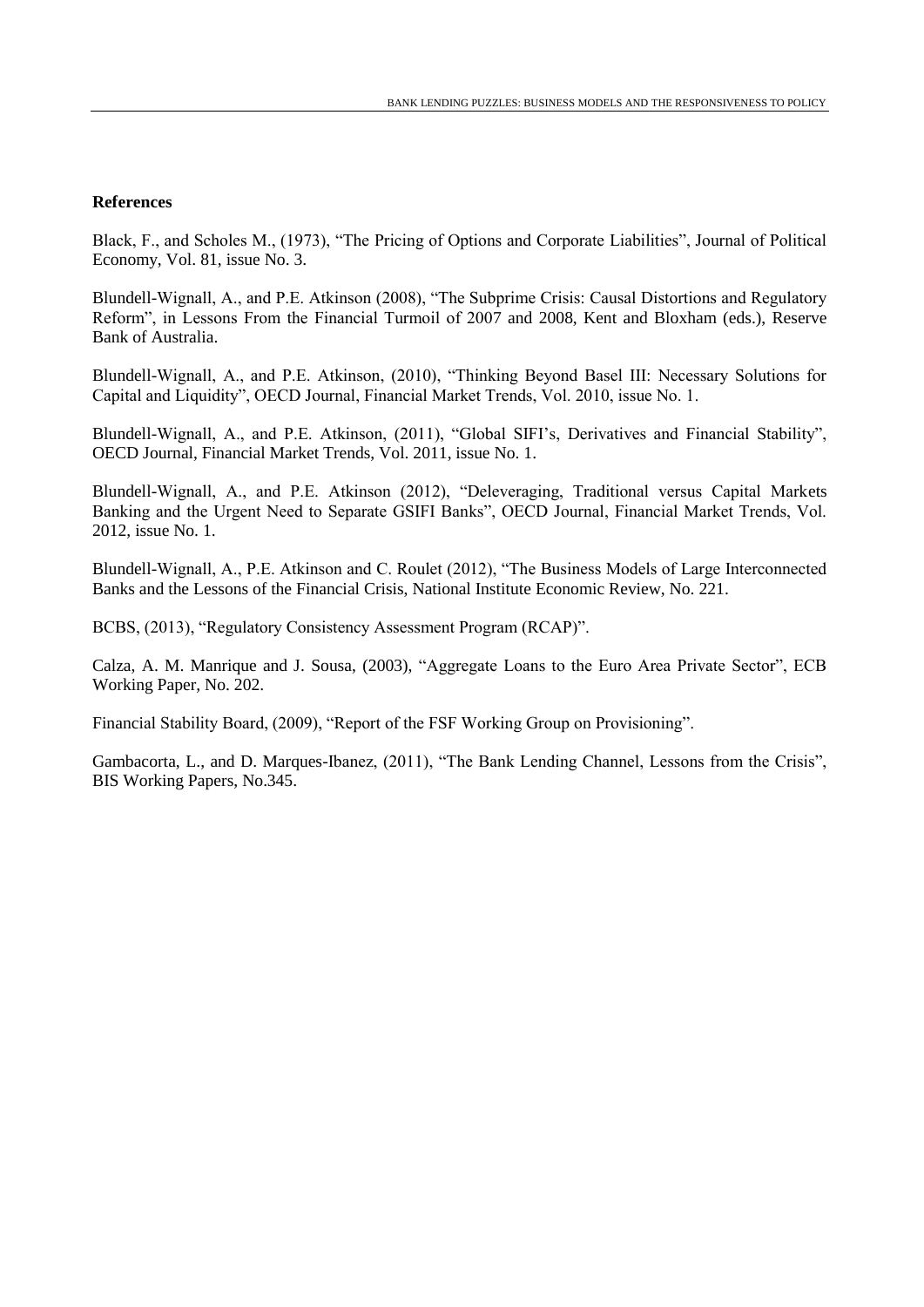#### **APPENDIX 1: DISTANCE-TO-DEFAULT**

The distance-to-default indicator  $DTD_t$  is the number of standard deviations away from the default point. To derive the measure, it is assumed that a bank defaults (or is bankrupt) when the market value of assets equals (or is lower) than the book value of debt  $(V_t = D_t)$ . The formula to calculate the distance-todefault is derived from the option pricing model of Black and Scholes (1973) and is as follows:

$$
DTD_t = \frac{\log\left(\frac{V_t}{D_t}\right) + \left(r_f - \frac{\sigma_t^2}{2}\right).T}{\sigma_t\sqrt{T}}
$$

where:

- $V_t$ : Market value of bank's asset at time t,
- $r_f$ : Risk-free interest rate,
- $D_t$ : Book value of the debt at time t,
- $\sigma_t$ : Volatility of bank's asset at time t,
- : Maturity of the debt.

However, the market value of assets  $(V_t)$  and its volatility  $(\sigma_t)$  have to be estimated. Equity-holders have the residual claim on a firm's assets and have limited liability. As first realised by Merton (1977), equity can be modelled as a call option on the underlying assets of the bank, with a strike price equal to the total book value of the bank's debt. Thus, option-pricing theory can be used to derive the market value and volatility of bank's underlying assets from equity's market value (VE) and volatility ( $\sigma_F$ ), by solving:

$$
V_t = \frac{VE_t + D_t e^{-r_f T} N(d2)}{N(d1)}
$$

$$
\sigma_t = \frac{VE_t}{V_t} \frac{\sigma_{E,t}}{N(d1)}
$$

where:

$$
d1 = \frac{\log\left(\frac{V_t}{D_t}\right) + \left(r_f + \frac{\sigma_t^2}{2}\right) \cdot T}{\sigma_t \sqrt{T}}
$$

$$
d2 = d1 - \sigma_t \sqrt{T}
$$

- VE: Value of bank's equity,
- *N*: The cumulative normal distribution,
- $\sigma_E$ : Equity's volatility.